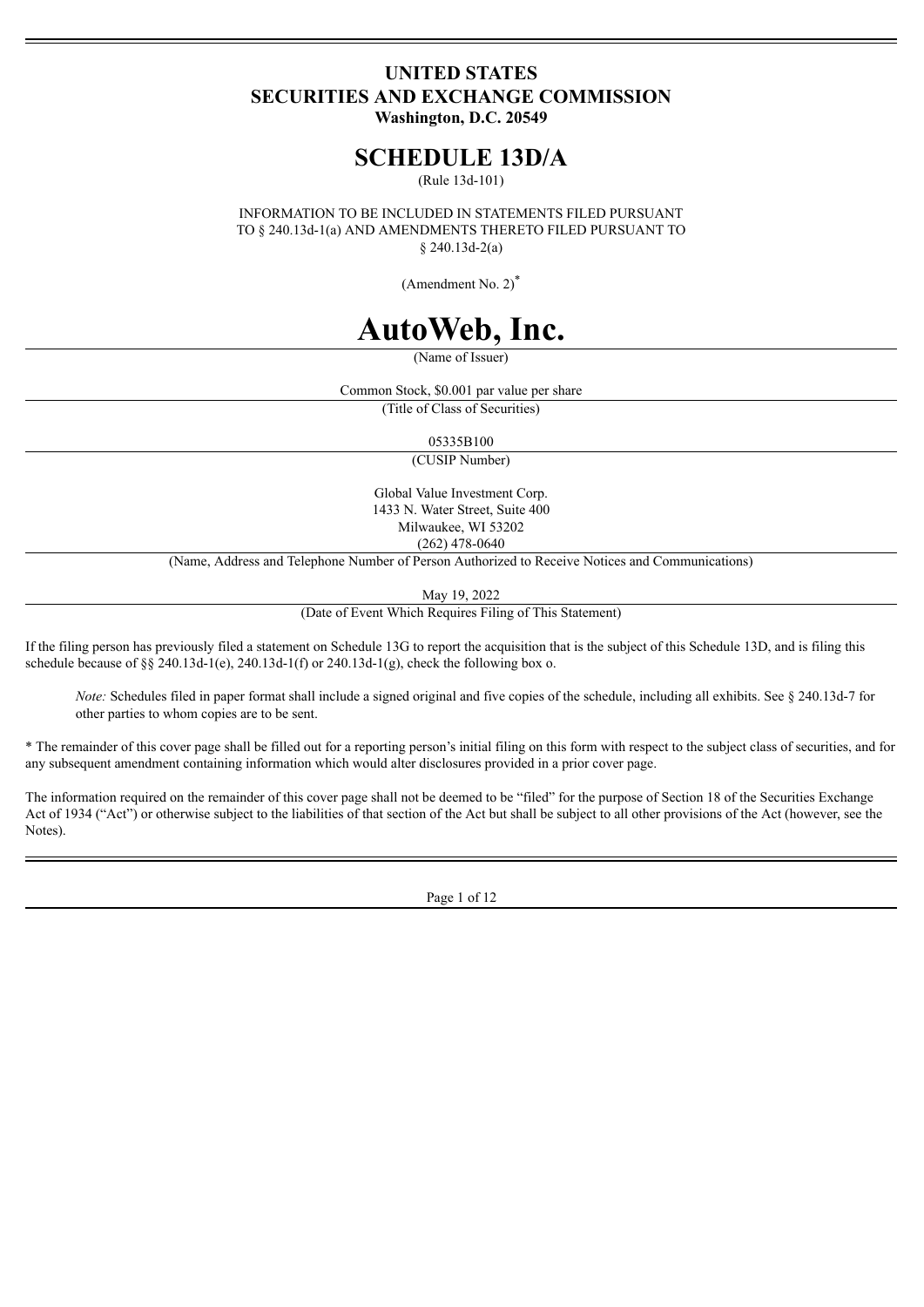| <b>CUSIP No. 05335B100</b>                                                 | 13D                                                                                                                                                      | Page 2 of 12 |
|----------------------------------------------------------------------------|----------------------------------------------------------------------------------------------------------------------------------------------------------|--------------|
| (1)<br>NAMES OF REPORTING PERSONS                                          |                                                                                                                                                          |              |
| Global Value Investment Corp.                                              |                                                                                                                                                          |              |
| CHECK THE APPROPRIATE BOX IF A MEMBER OF A GROUP (see instructions)<br>(2) |                                                                                                                                                          |              |
| $(b)$ o<br>$(a)$ o                                                         |                                                                                                                                                          |              |
| <b>SEC USE ONLY</b><br>(3)                                                 |                                                                                                                                                          |              |
| (4)<br>SOURCE OF FUNDS (see instructions)                                  |                                                                                                                                                          |              |
| WC, OO                                                                     |                                                                                                                                                          |              |
| (5)                                                                        | CHECK BOX IF DISCLOSURE OF LEGAL PROCEEDINGS IS REQUIRED PURSUANT TO ITEM 2(d) or 2(e) o                                                                 |              |
| (6)<br>CITIZENSHIP OR PLACE OF ORGANIZATION                                |                                                                                                                                                          |              |
| Delaware                                                                   |                                                                                                                                                          |              |
|                                                                            | <b>SOLE VOTING POWER</b>                                                                                                                                 |              |
|                                                                            | 0 shares                                                                                                                                                 |              |
| <b>NUMBER OF SHARES</b>                                                    | <b>SHARED VOTING POWER</b><br>(8)                                                                                                                        |              |
| BENEFICIALLY OWNED BY EACH                                                 | 1,124,091 shares                                                                                                                                         |              |
| <b>REPORTING PERSON WITH</b>                                               | <b>SOLE DISPOSITIVE POWER</b>                                                                                                                            |              |
|                                                                            | 0 shares                                                                                                                                                 |              |
|                                                                            | <b>SHARED DISPOSITIVE POWER</b><br>(10)                                                                                                                  |              |
|                                                                            | 1,124,091 shares                                                                                                                                         |              |
| AGGREGATE AMOUNT BENEFICIALLY OWNED BY EACH REPORTING PERSON<br>(11)       |                                                                                                                                                          |              |
| 1,124,091 shares                                                           |                                                                                                                                                          |              |
| (12)                                                                       | CHECK IF THE AGGREGATE AMOUNT IN ROW (11) EXCLUDES CERTAIN SHARES (see instructions) o                                                                   |              |
| PERCENT OF CLASS REPRESENTED BY AMOUNT IN ROW (11)<br>(13)                 |                                                                                                                                                          |              |
| $8.00\%$ *                                                                 |                                                                                                                                                          |              |
| (14)<br>TYPE OF REPORTING PERSON (see instructions)                        |                                                                                                                                                          |              |
| <b>IA</b>                                                                  |                                                                                                                                                          |              |
|                                                                            | * Percentage calculated based on 14,051,149 shares of common stock, par value \$0.001 per share, outstanding as of May 13, 2022, as reported in the Form |              |

Page 2 of 12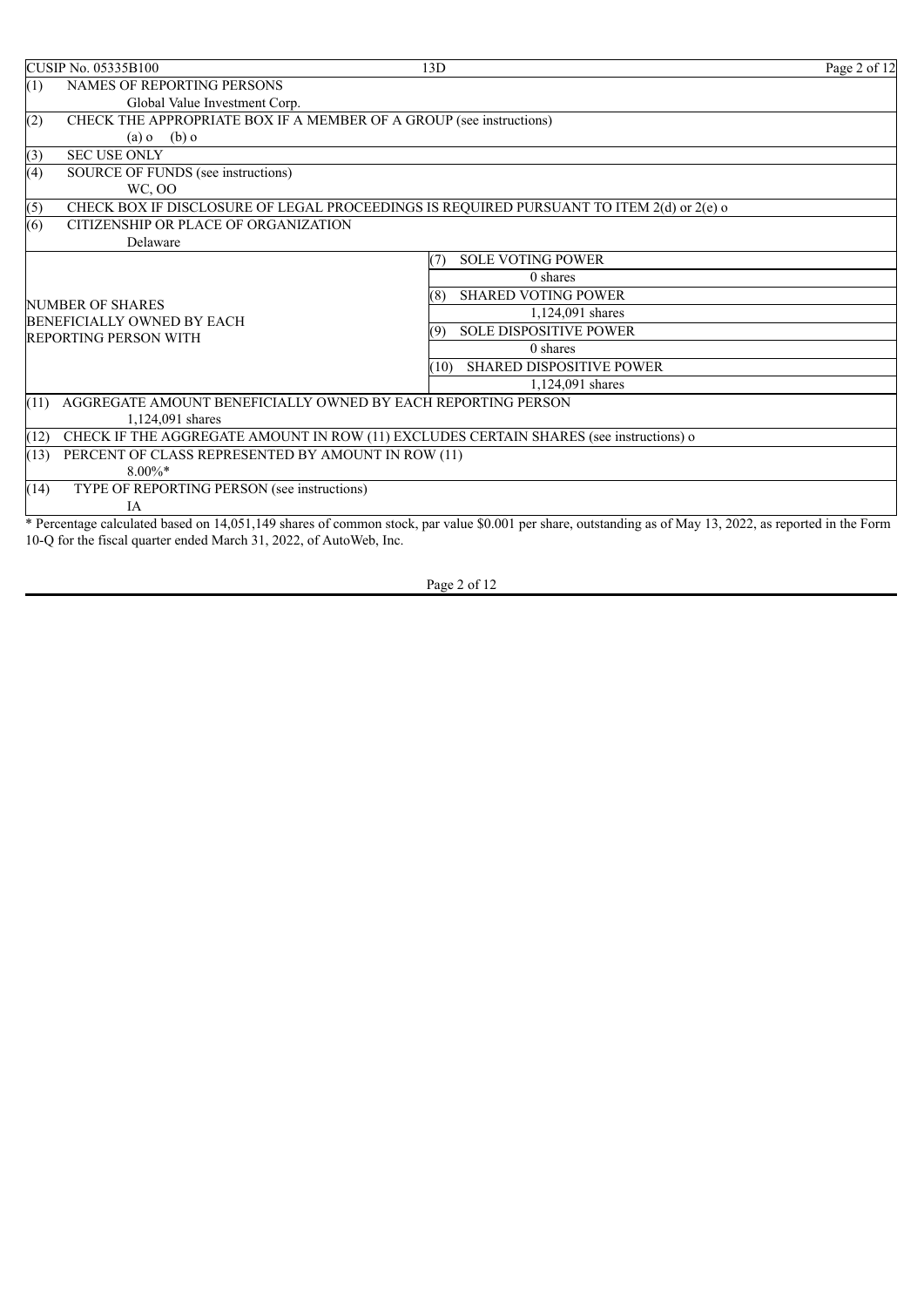|                                                | <b>CUSIP No. 05335B100</b>                                                               | 13D                                                                                                                                                      | Page 3 of 12 |
|------------------------------------------------|------------------------------------------------------------------------------------------|----------------------------------------------------------------------------------------------------------------------------------------------------------|--------------|
| (1)                                            | <b>NAMES OF REPORTING PERSONS</b>                                                        |                                                                                                                                                          |              |
|                                                | Jeffrey R. Geygan                                                                        |                                                                                                                                                          |              |
| (2)                                            | CHECK THE APPROPRIATE BOX IF A MEMBER OF A GROUP (see instructions)                      |                                                                                                                                                          |              |
|                                                | $(a) 0$ $(b) 0$                                                                          |                                                                                                                                                          |              |
| (3)                                            | <b>SEC USE ONLY</b>                                                                      |                                                                                                                                                          |              |
| (4)                                            | SOURCE OF FUNDS (see instructions)                                                       |                                                                                                                                                          |              |
|                                                | PF, OO                                                                                   |                                                                                                                                                          |              |
| (5)                                            | CHECK BOX IF DISCLOSURE OF LEGAL PROCEEDINGS IS REQUIRED PURSUANT TO ITEM 2(d) or 2(e) o |                                                                                                                                                          |              |
| $\overline{(6)}$                               | CITIZENSHIP OR PLACE OF ORGANIZATION                                                     |                                                                                                                                                          |              |
|                                                | United States of America                                                                 |                                                                                                                                                          |              |
|                                                |                                                                                          | <b>SOLE VOTING POWER</b><br>7)                                                                                                                           |              |
|                                                |                                                                                          | $0$ shares                                                                                                                                               |              |
| NUMBER OF SHARES<br>BENEFICIALLY OWNED BY EACH |                                                                                          | <b>SHARED VOTING POWER</b><br>(8)                                                                                                                        |              |
|                                                |                                                                                          | 1,124,091 shares                                                                                                                                         |              |
|                                                | <b>REPORTING PERSON WITH</b>                                                             | <b>SOLE DISPOSITIVE POWER</b><br>(9)                                                                                                                     |              |
|                                                |                                                                                          | 0 shares                                                                                                                                                 |              |
|                                                |                                                                                          | <b>SHARED DISPOSITIVE POWER</b><br>(10)                                                                                                                  |              |
|                                                |                                                                                          | 1,124,091 shares                                                                                                                                         |              |
| (11)                                           | AGGREGATE AMOUNT BENEFICIALLY OWNED BY EACH REPORTING PERSON<br>1,124,091 shares         |                                                                                                                                                          |              |
| (12)                                           | CHECK IF THE AGGREGATE AMOUNT IN ROW (11) EXCLUDES CERTAIN SHARES (see instructions) o   |                                                                                                                                                          |              |
| (13)                                           | PERCENT OF CLASS REPRESENTED BY AMOUNT IN ROW (11)                                       |                                                                                                                                                          |              |
|                                                | $8.00\%$ *                                                                               |                                                                                                                                                          |              |
| (14)                                           | TYPE OF REPORTING PERSON (see instructions)                                              |                                                                                                                                                          |              |
|                                                | IN                                                                                       |                                                                                                                                                          |              |
|                                                |                                                                                          | * Percentage calculated based on 14,051,149 shares of common stock, par value \$0.001 per share, outstanding as of May 13, 2022, as reported in the Form |              |

Page 3 of 12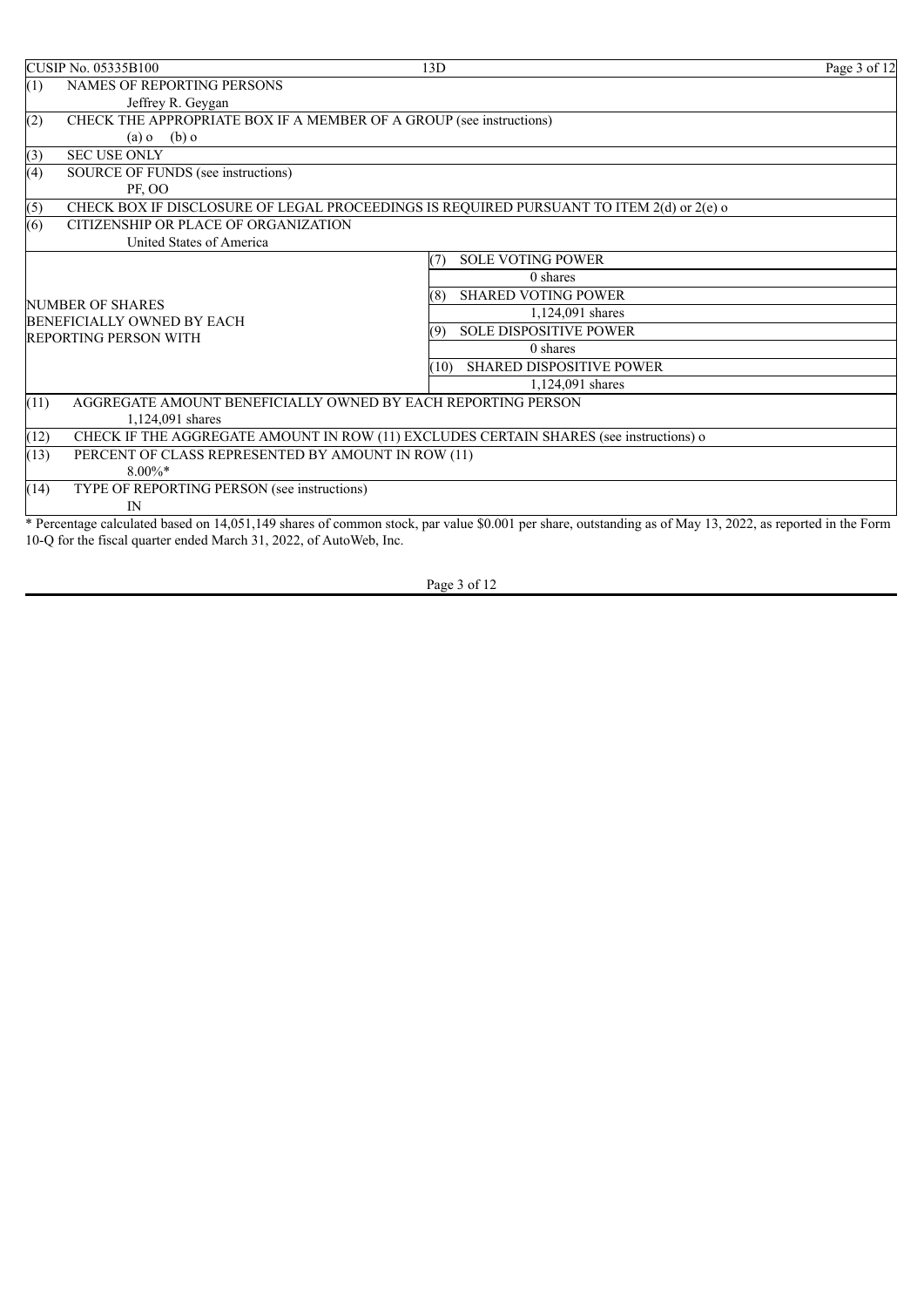| <b>CUSIP No. 05335B100</b>                                                               | 13D                                                                                                                                                      | Page 4 of 12 |
|------------------------------------------------------------------------------------------|----------------------------------------------------------------------------------------------------------------------------------------------------------|--------------|
| <b>NAMES OF REPORTING PERSONS</b><br>(1)                                                 |                                                                                                                                                          |              |
| James P. Geygan                                                                          |                                                                                                                                                          |              |
| CHECK THE APPROPRIATE BOX IF A MEMBER OF A GROUP (see instructions)<br>(2)               |                                                                                                                                                          |              |
| $(a) 0$ $(b) 0$                                                                          |                                                                                                                                                          |              |
| <b>SEC USE ONLY</b><br>(3)                                                               |                                                                                                                                                          |              |
| (4)<br>SOURCE OF FUNDS (see instructions)                                                |                                                                                                                                                          |              |
| PF, OO                                                                                   |                                                                                                                                                          |              |
| (5)                                                                                      | CHECK BOX IF DISCLOSURE OF LEGAL PROCEEDINGS IS REQUIRED PURSUANT TO ITEM 2(d) or 2(e) o                                                                 |              |
| $\overline{(6)}$<br>CITIZENSHIP OR PLACE OF ORGANIZATION                                 |                                                                                                                                                          |              |
| United States of America                                                                 |                                                                                                                                                          |              |
|                                                                                          | <b>SOLE VOTING POWER</b><br>7)                                                                                                                           |              |
|                                                                                          | $0$ shares                                                                                                                                               |              |
| NUMBER OF SHARES                                                                         | <b>SHARED VOTING POWER</b><br>(8)                                                                                                                        |              |
| BENEFICIALLY OWNED BY EACH                                                               | 1,124,091 shares                                                                                                                                         |              |
| <b>REPORTING PERSON WITH</b>                                                             | <b>SOLE DISPOSITIVE POWER</b><br>(9)                                                                                                                     |              |
|                                                                                          | 0 shares                                                                                                                                                 |              |
|                                                                                          | <b>SHARED DISPOSITIVE POWER</b><br>(10)                                                                                                                  |              |
|                                                                                          | 1,124,091 shares                                                                                                                                         |              |
| (11)<br>AGGREGATE AMOUNT BENEFICIALLY OWNED BY EACH REPORTING PERSON<br>1,124,091 shares |                                                                                                                                                          |              |
| (12)                                                                                     | CHECK IF THE AGGREGATE AMOUNT IN ROW (11) EXCLUDES CERTAIN SHARES (see instructions) o                                                                   |              |
| (13)<br>PERCENT OF CLASS REPRESENTED BY AMOUNT IN ROW (11)                               |                                                                                                                                                          |              |
| $8.00\%$ *                                                                               |                                                                                                                                                          |              |
| TYPE OF REPORTING PERSON (see instructions)<br>(14)                                      |                                                                                                                                                          |              |
| IN                                                                                       |                                                                                                                                                          |              |
|                                                                                          | * Percentage calculated based on 14,051,149 shares of common stock, par value \$0.001 per share, outstanding as of May 13, 2022, as reported in the Form |              |

Page 4 of 12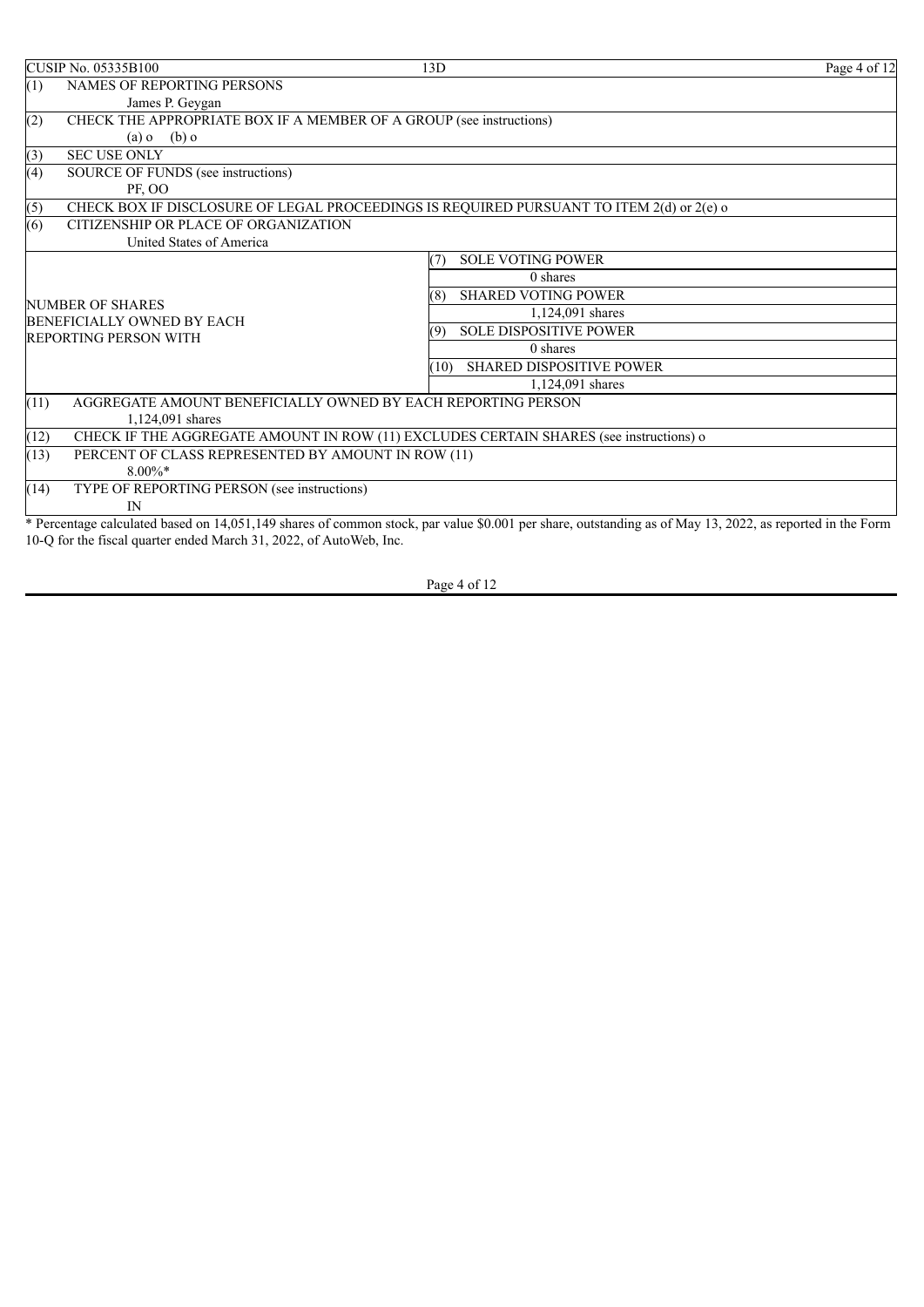|                                                       | <b>CUSIP No. 05335B100</b>                                          | 13D                                                                                                                                                      | Page 5 of 12 |
|-------------------------------------------------------|---------------------------------------------------------------------|----------------------------------------------------------------------------------------------------------------------------------------------------------|--------------|
| (1)                                                   | <b>NAMES OF REPORTING PERSONS</b>                                   |                                                                                                                                                          |              |
|                                                       | Stacy A. Wilke                                                      |                                                                                                                                                          |              |
| (2)                                                   | CHECK THE APPROPRIATE BOX IF A MEMBER OF A GROUP (see instructions) |                                                                                                                                                          |              |
|                                                       | $(b)$ o<br>$(a)$ o                                                  |                                                                                                                                                          |              |
| (3)                                                   | <b>SEC USE ONLY</b>                                                 |                                                                                                                                                          |              |
| (4)                                                   | SOURCE OF FUNDS (see instructions)                                  |                                                                                                                                                          |              |
|                                                       | PF                                                                  |                                                                                                                                                          |              |
| (5)                                                   |                                                                     | CHECK BOX IF DISCLOSURE OF LEGAL PROCEEDINGS IS REQUIRED PURSUANT TO ITEM 2(d) or 2(e) o                                                                 |              |
| (6)                                                   | CITIZENSHIP OR PLACE OF ORGANIZATION                                |                                                                                                                                                          |              |
|                                                       | United States of America                                            |                                                                                                                                                          |              |
|                                                       |                                                                     | <b>SOLE VOTING POWER</b><br>(7)                                                                                                                          |              |
|                                                       |                                                                     | $0$ shares                                                                                                                                               |              |
|                                                       |                                                                     | <b>SHARED VOTING POWER</b><br>(8)                                                                                                                        |              |
| <b>NUMBER OF SHARES</b><br>BENEFICIALLY OWNED BY EACH |                                                                     | $1.640$ shares                                                                                                                                           |              |
|                                                       | <b>REPORTING PERSON WITH</b>                                        | <b>SOLE DISPOSITIVE POWER</b><br>(9)                                                                                                                     |              |
|                                                       |                                                                     | 0 shares                                                                                                                                                 |              |
|                                                       |                                                                     | <b>SHARED DISPOSITIVE POWER</b><br>10 <sub>1</sub>                                                                                                       |              |
|                                                       |                                                                     | $1.640$ shares                                                                                                                                           |              |
| (11)                                                  | AGGREGATE AMOUNT BENEFICIALLY OWNED BY EACH REPORTING PERSON        |                                                                                                                                                          |              |
|                                                       | $1.640$ shares                                                      |                                                                                                                                                          |              |
| (12)                                                  |                                                                     | CHECK IF THE AGGREGATE AMOUNT IN ROW (11) EXCLUDES CERTAIN SHARES (see instructions) o                                                                   |              |
| (13)                                                  | PERCENT OF CLASS REPRESENTED BY AMOUNT IN ROW (11)                  |                                                                                                                                                          |              |
|                                                       | Less than $1\%$ *                                                   |                                                                                                                                                          |              |
| (14)                                                  | TYPE OF REPORTING PERSON (see instructions)                         |                                                                                                                                                          |              |
|                                                       | IN                                                                  |                                                                                                                                                          |              |
|                                                       |                                                                     | * Percentage calculated based on 14,051,149 shares of common stock, par value \$0.001 per share, outstanding as of May 13, 2022, as reported in the Form |              |

Page 5 of 12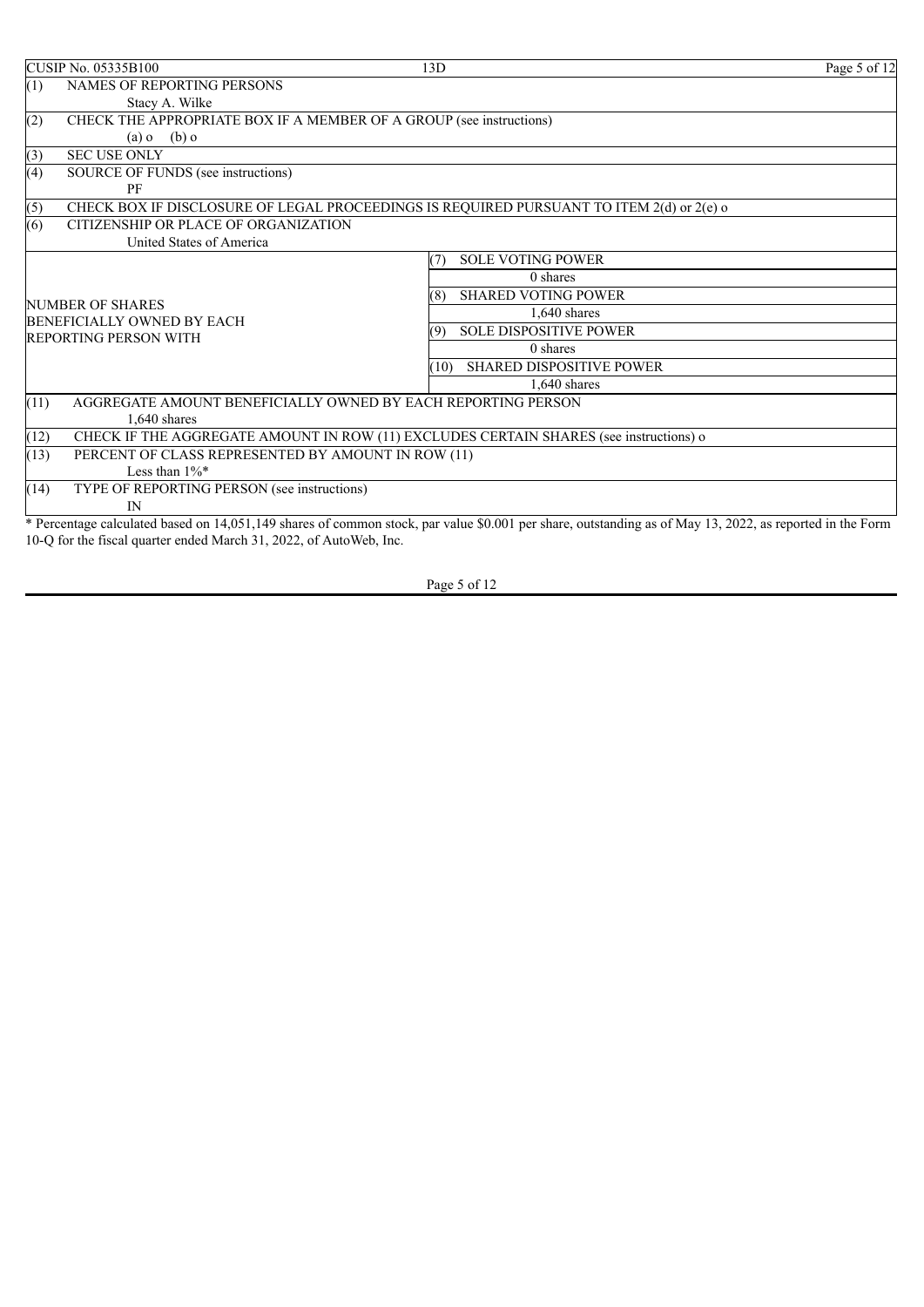|      | <b>CUSIP No. 05335B100</b>                                          | 13D                                                                                                                                                      | Page 6 of 12 |
|------|---------------------------------------------------------------------|----------------------------------------------------------------------------------------------------------------------------------------------------------|--------------|
| (1)  | <b>NAMES OF REPORTING PERSONS</b>                                   |                                                                                                                                                          |              |
|      | Kathleen M. Geygan                                                  |                                                                                                                                                          |              |
| (2)  | CHECK THE APPROPRIATE BOX IF A MEMBER OF A GROUP (see instructions) |                                                                                                                                                          |              |
|      | $(b)$ o<br>$(a)$ o                                                  |                                                                                                                                                          |              |
| (3)  | <b>SEC USE ONLY</b>                                                 |                                                                                                                                                          |              |
| (4)  | SOURCE OF FUNDS (see instructions)                                  |                                                                                                                                                          |              |
|      | PF                                                                  |                                                                                                                                                          |              |
| (5)  |                                                                     | CHECK BOX IF DISCLOSURE OF LEGAL PROCEEDINGS IS REQUIRED PURSUANT TO ITEM 2(d) or 2(e) o                                                                 |              |
| (6)  | CITIZENSHIP OR PLACE OF ORGANIZATION                                |                                                                                                                                                          |              |
|      | United States of America                                            |                                                                                                                                                          |              |
|      |                                                                     | <b>SOLE VOTING POWER</b><br>(7)                                                                                                                          |              |
|      |                                                                     | $0$ shares                                                                                                                                               |              |
|      | <b>NUMBER OF SHARES</b>                                             | <b>SHARED VOTING POWER</b><br>(8)                                                                                                                        |              |
|      | BENEFICIALLY OWNED BY EACH                                          | 4,430 shares                                                                                                                                             |              |
|      | REPORTING PERSON WITH                                               | <b>SOLE DISPOSITIVE POWER</b><br>(9)                                                                                                                     |              |
|      |                                                                     | $0$ shares                                                                                                                                               |              |
|      |                                                                     | SHARED DISPOSITIVE POWER<br>(10)                                                                                                                         |              |
|      |                                                                     | 4.430 shares                                                                                                                                             |              |
| (11) | AGGREGATE AMOUNT BENEFICIALLY OWNED BY EACH REPORTING PERSON        |                                                                                                                                                          |              |
|      | 4.430 shares                                                        |                                                                                                                                                          |              |
| (12) |                                                                     | CHECK IF THE AGGREGATE AMOUNT IN ROW (11) EXCLUDES CERTAIN SHARES (see instructions) o                                                                   |              |
| (13) | PERCENT OF CLASS REPRESENTED BY AMOUNT IN ROW (11)                  |                                                                                                                                                          |              |
|      | Less than $1\%$ *                                                   |                                                                                                                                                          |              |
| (14) | TYPE OF REPORTING PERSON (see instructions)                         |                                                                                                                                                          |              |
|      | IN                                                                  |                                                                                                                                                          |              |
|      |                                                                     | * Percentage calculated based on 14.051.149 shares of common stock, par value \$0.001 per share, outstanding as of May 13, 2022, as reported in the Form |              |

\* Percentage calculated based on 14,051,149 shares of common stock, par value \$0.001 per share, outstanding as of May 13, 2022, as reported in the Form 10-Q for the fiscal quarter ended March 31, 2022, of AutoWeb, Inc.

Page 6 of 12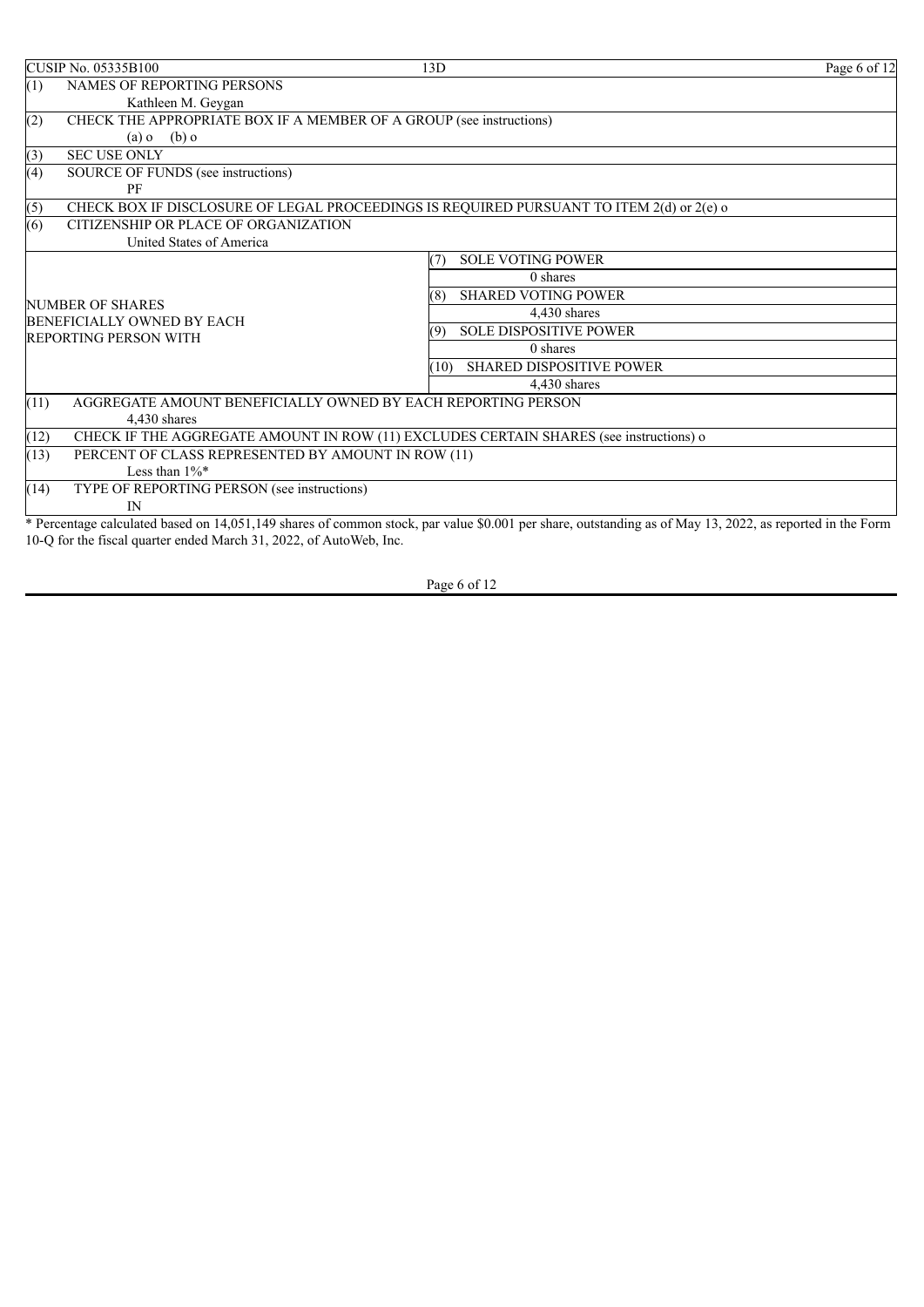This Amendment No. 2 (this "Amendment") amends and supplements the Schedule 13D filed on May 24, 2021, as amended on August 9, 2021 (as amended, the "Schedule 13D"), by the Reporting Persons relating to the Common Stock of the Issuer. Information reported in the Schedule 13D remains in effect except to the extent that it is amended, restated, or superseded by information contained in this Amendment. Capitalized terms used but not defined in this Amendment have the respective meanings set forth in the Schedule 13D.

#### **Item 2. Identity and Background.**

Item 2 is amended and restated as follows:

(a) *Name*

This Statement is filed by:

- (i) Global Value Investment Corp., a Delaware corporation ("GVIC");
- (ii) Jeffrey R. Geygan, who serves as the chief executive officer and a director of GVIC;
- (iii) James P. Geygan, who serves as the chief operating officer of GVIC;
- (iv) Stacy A. Wilke, who serves as the chief financial officer of GVIC; and
- (v) Kathleen M. Geygan, who serves as a director of GVIC.

GVIC, Jeffrey R. Geygan, James P. Geygan, Stacy A. Wilke, and Kathleen M. Geygan are referred to collectively as the "Reporting Persons."

GVIC serves as investment adviser to managed accounts (collectively, the "Accounts"), and may be deemed to have beneficial ownership over the Common Stock held for the Accounts.

Mr. Jeffrey Geygan, Mr. James Geygan, Ms. Wilke and Ms. Geygan each own shares of Common Stock in their individual capacities. These shares may be deemed to be indirectly beneficial owned by GVIC.

Mr. Jeffrey Geygan and Ms. Geygan are the directors of GVIC. Mr. Jeffrey Geygan, Mr. James Geygan and Ms. Wilke are the executive officers of GVIC. As a result of his ownership interest in GVIC, Mr. Jeffrey Geygan is the controlling person of GVIC.

(b) *Residence of Business Address*

The address of the principal business and principal office of each of the Reporting Persons is 1433 N. Water Street, Suite 400, Milwaukee, WI 53202.

(c) Present Principal Occupation or Employment and the Name, Principal Business and Address of any Corporation or Other Organization in *Which Such Employment Is Conducted*

The principal business of GVIC is acting as an investment manager.

The principal occupation of Jeffrey R. Geygan is acting as the chief executive officer of GVIC.

The principal occupation of James P. Geygan is acting as the chief operating officer of GVIC.

The principal occupation of Stacy A. Wilke is acting as the chief financial officer of GVIC.

The principal occupation of Kathleen M. Geygan is acting as a director of GVIC.

(d) *Criminal Convictions*

During the past five years, none of the Reporting Persons has been convicted in a criminal proceeding (excluding traffic violations or similar misdemeanors).

Page 7 of 12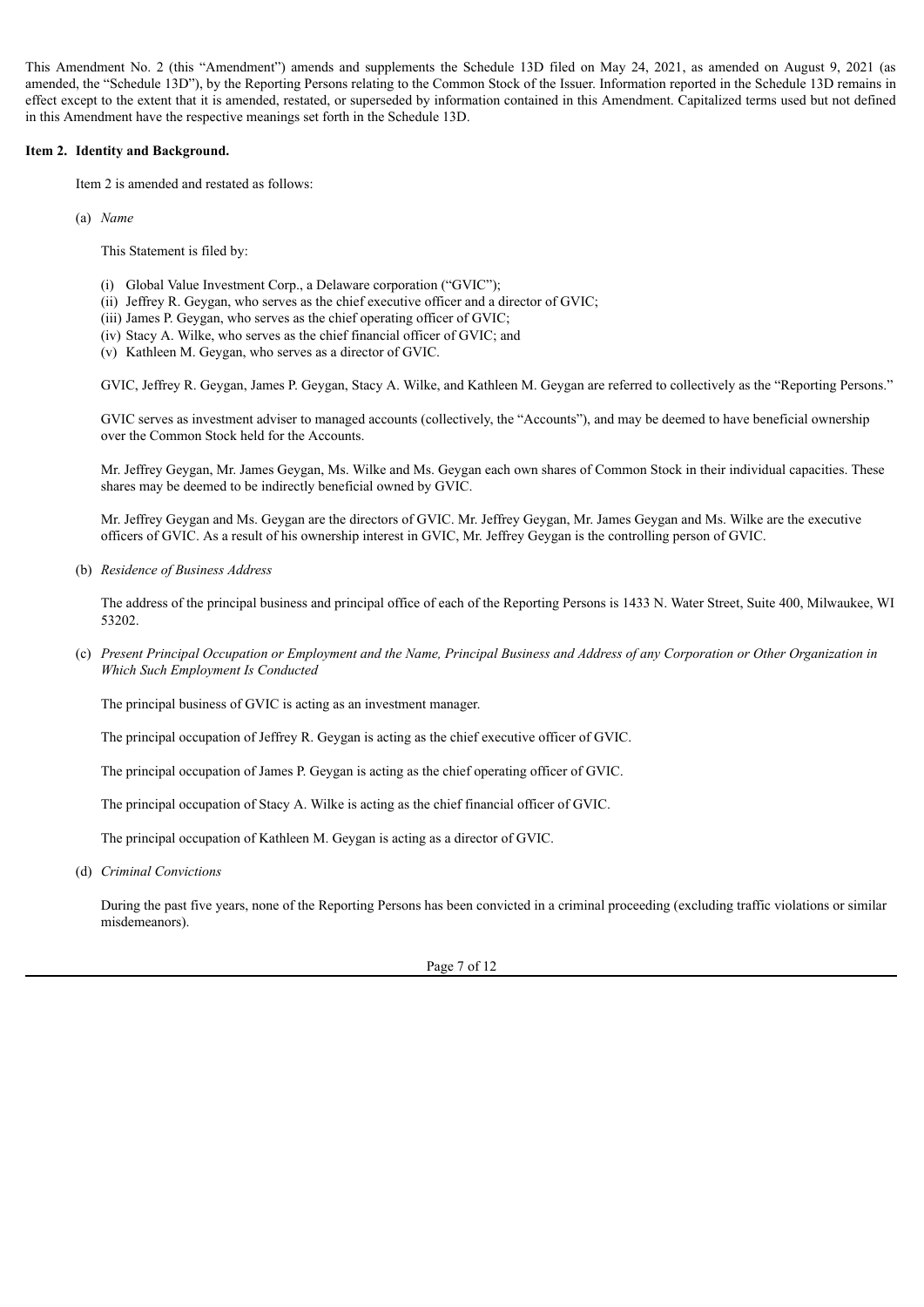#### (e) *Civil Proceedings*

During the past five years, none of the Reporting Persons has been a party to a civil proceeding of a judicial or administrative body of competent jurisdiction and as a result of such proceeding such person was or is subject to a judgment, decree or final order enjoining future violations of, or prohibiting or mandating activities subject to, federal or state securities laws or finding any violation with respect to such laws.

#### (f) *Citizenship*

Jeffrey R. Geygan, James P. Geygan, Stacy A. Wilke, and Kathleen M. Geygan are citizens of the United States of America. GVIC is a Delaware corporation.

### **Item 3. Source and Amount of Funds or Other Consideration.**

Item 3 is amended and restated as follows:

All of the shares of Common Stock to which this Statement relates were purchased on behalf of the Reporting Persons using the investment capital of the Reporting Persons. Such shares of Common Stock are or may be held from time to time in margin accounts established with their respective brokers or banks, and a portion of the purchase price for the Common Stock may have been obtained through margin borrowing. Common Stock positions held in margin accounts may be pledged as collateral security for the repayment of debit balances in the margin accounts. The aggregate purchase price of the 1,124,091 shares of Common Stock acquired was approximately \$2,980,080.36 (excluding commissions).

#### **Item 4. Purpose of Transaction.**

Item 4 is amended to add the following:

On May 19, 2022, the Reporting Persons entered into an Amended and Restated Tax Benefit Preservation Plan Exemption Agreement (the "Exemption Agreement Amendment") with the Issuer pursuant to which the Reporting Persons received an exemption to the Issuer's Tax Benefit Preservation Plan, dated May 26, 2010, as amended on April 14, 2014, April 13, 2017, and March 31, 2020 (the "Plan"), which generally prohibits stockholders from acquiring 4.90% or more of the Issuer's outstanding Common Stock. Pursuant to the Exemption Agreement Amendment, the Reporting Persons are permitted to acquire aggregate beneficial ownership of up to 8.00% of the outstanding Common Stock.

Pursuant to the Exemption Agreement dated May 12, 2021, and the Exemption Agreement Amendment, for so long as each remains in effect, at each meeting of stockholders, the Reporting Persons agreed to cause any and all of the Exemption Shares to be counted as present thereat for purposes of establishing a quorum and to vote such Exemption Shares the same proportion (for or against) as the shares actually voted for or against such matters by the stockholders of the Issuer (other than the Reporting Persons). The Reporting Persons also granted representatives of the Issuer irrevocable proxies to vote the Exemption Shares in accordance with the foregoing sentence. Exemption Shares, as previously defined, shall mean the portion of shares of Common Stock owned by the reporting person that equals (i) 4.90% of the shares of Common Stock outstanding as of May 12, 2021 minus (ii) one (1) share of Common Stock. The Reporting Persons also agreed to certain restrictions such as not nominating any person to the Board or otherwise acting, alone or in concert with others, to seek to control or influence the management, Board or policies of the Issuer; provided that the Reporting Persons may seek privately with the Board or the Issuer's Chief Executive Officer to influence the decisions made by the existing management.

The Exemption Agreement Amendment will terminate upon the earliest to occur of (i) the written consent of the parties thereto, (ii) the termination of the Plan, unless a substitute or successor tax benefit preservation or other stockholder rights plan is implemented, or (iii) the Reporting Persons' collective beneficial ownership falling below 4.90% of the outstanding shares. The foregoing description of the Exemption Agreement Amendment does not purport to be complete and is qualified in its entirety by reference to the full text of the Exemption Agreement Amendment, a copy of which is attached as Exhibit 2 hereto and is incorporated herein by reference.

Page 8 of 12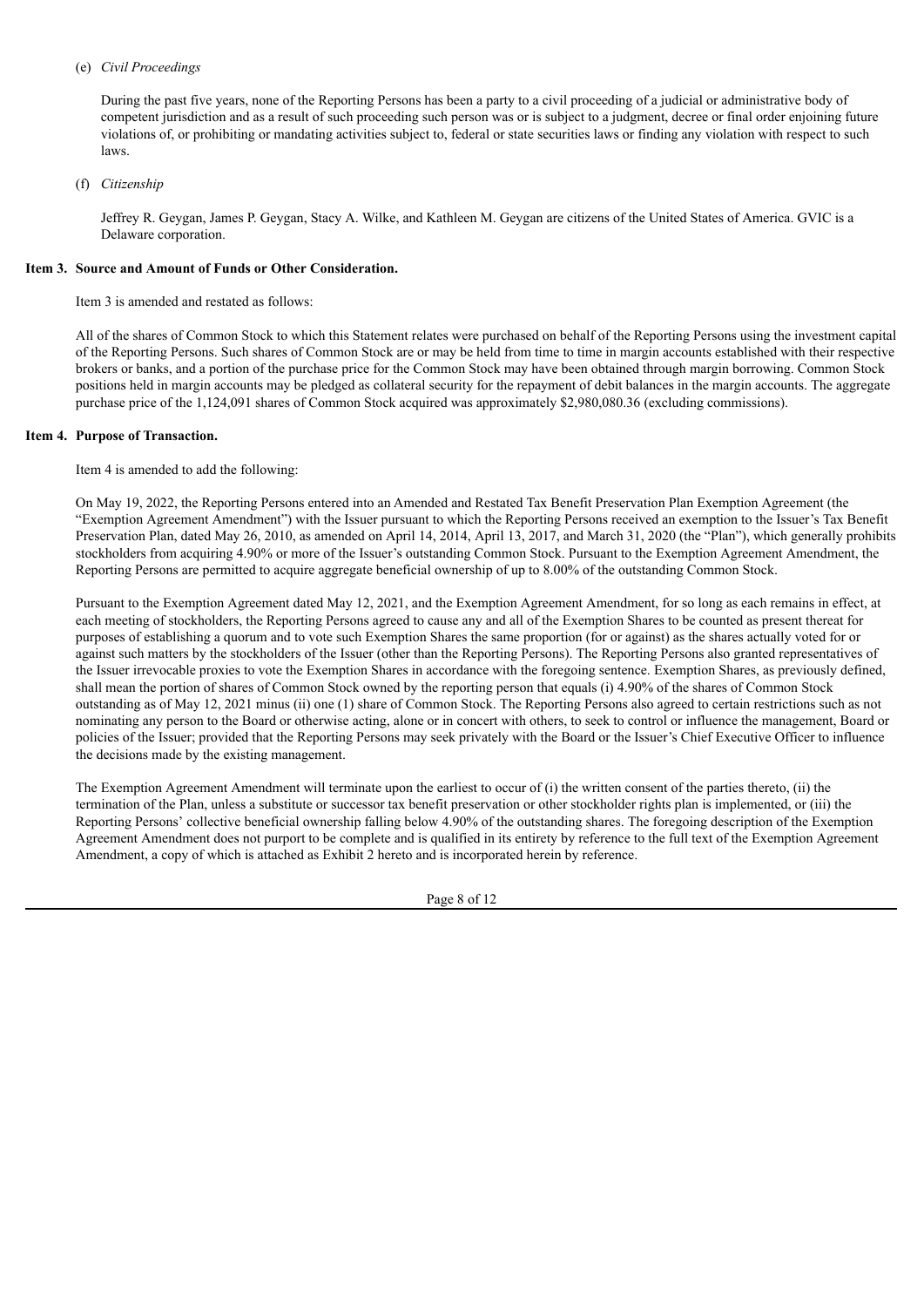The Reporting Persons have entered into discussions with the Issuer and the Issuer's financial advisor regarding the potential for the Reporting Persons to extend financing to the Issuer and obtaining commensurate governance rights. Such discussions are preliminary and have not yet resulted in any agreement or understanding between the Reporting Person, the Issuer, and/or the Issuer's financial advisor concerning financing arrangements or governance rights.

#### **Item 5. Interest in Securities of the Issuer.**

Item 5 is amended and restated as follows:

(a) and (b) The responses of the Reporting Persons to rows 7, 8, 9, 10, 11 and 13 on the cover pages of this Statement are incorporated herein by reference. As of 4:00 p.m., Eastern time, on May 24, 2022, the Reporting Persons beneficially owned 1,124,091 shares of Common Stock, representing approximately 8.00% of the outstanding shares of Common Stock. The percentage in this paragraph relating to beneficial ownership of Common Stock is based on 14,051,149 shares of common stock outstanding as of May 13, 2022, as reported in the Form 10-Q for the fiscal quarter ended March 31, 2022, of the Issuer.

Mr. Jeffrey Geygan, as an officer and director of GVIC, and Mr. James Geygan, as an officer of GVIC, may be deemed to have the power to direct the voting and disposition of the shares of Common Stock beneficially owned by GVIC, and may be deemed to be the indirect beneficial owner of such shares. Mr. Jeffrey Geygan and Mr. James Geygan disclaim beneficial ownership of such shares for all other purposes.

- (c) Except as set forth in Schedule A, none of the Reporting Persons has effected any transactions in the Common Stock in the 60 days prior to the date of this Statement.
- (d) No other person is known to the Reporting Persons to have the right to receive or the power to direct the receipt of dividends from, or the proceeds from the sale of, the shares of Common Stock covered by this Statement.
- (e) Not applicable.

# **Item 7. Material to be Filed as Exhibits.**

Item 7 is amended and restated as follows:

| <b>Exhibit Number</b> | <b>Description</b>                                                                          |
|-----------------------|---------------------------------------------------------------------------------------------|
|                       | Joint Filing Agreement, dated May 21, 2021.*                                                |
|                       | Amended and Restated Tax Benefit Preservation Plan Exemption Agreement, dated May 19, 2022. |
| * Previously filed.   |                                                                                             |

Page 9 of 12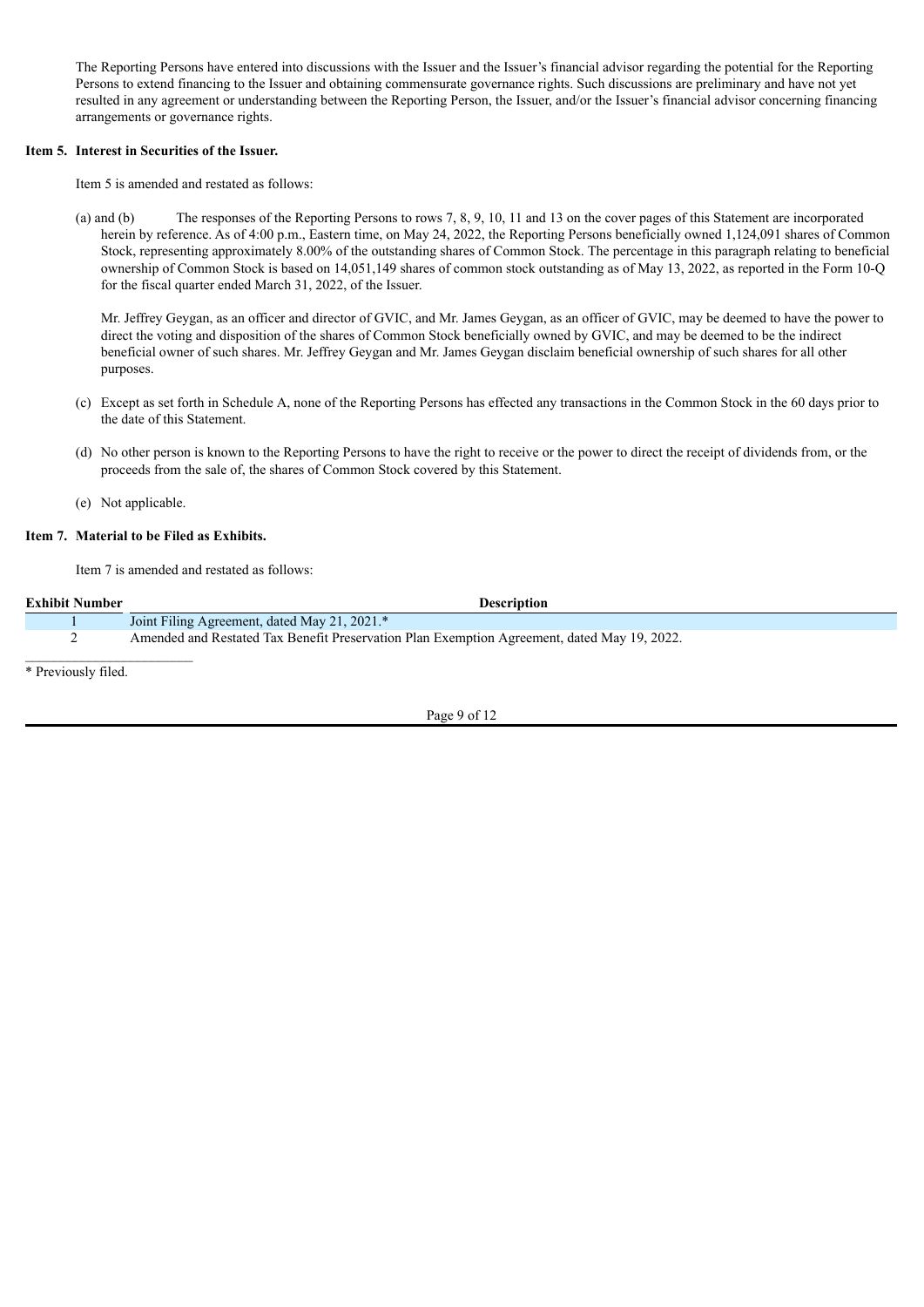# **SIGNATURES**

After reasonable inquiry and to the best of his knowledge and belief, the undersigned certifies that the information set forth in this statement is true, complete, and correct.

Dated: May 24, 2022

GLOBAL VALUE INVESTMENT CORP.

By:/s/ Jeffrey R. Geygan Name: Jeffrey R. Geygan Title: Chief Executive Officer

/s/ Jeffrey R. Geygan Jeffrey R. Geygan

/s/ Stacy A. Wilke Stacy A. Wilke

/s/ James P. Geygan James P. Geygan

/s/ Kathleen M. Geygan Kathleen M. Geygan

Page 10 of 12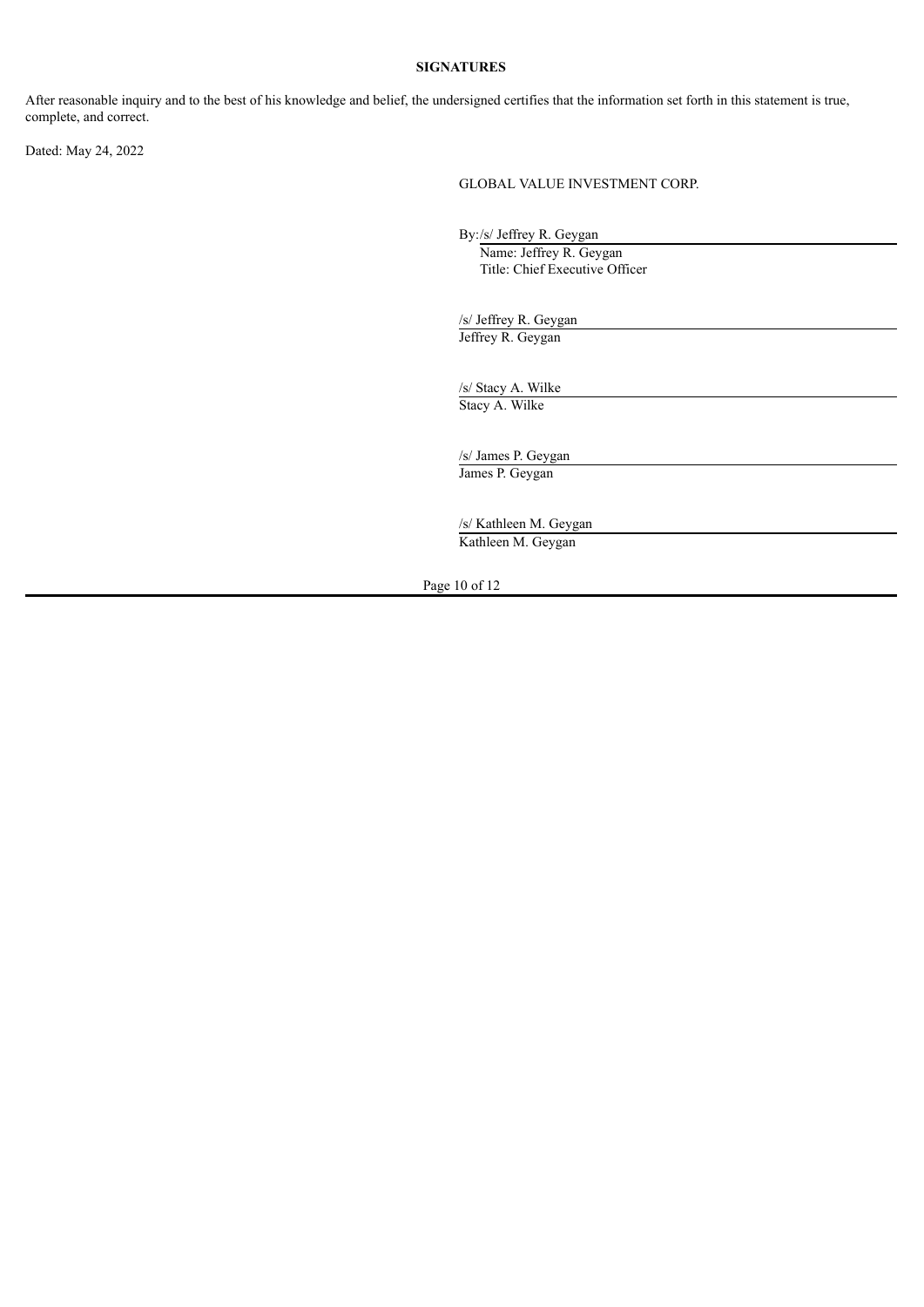#### **Schedule A**

#### **Transactions by the Reporting Persons in the Past 60 Days**

The following table sets forth all unreported transactions with respect to the Common Stock effected in the last 60 days by or on behalf of the Reporting Persons, inclusive of any transactions effected through 4:00 p.m., Eastern time, on May 24, 2022. Unless otherwise indicated, all such transactions were effected in the open market.

| Person Effecting the | <b>Transaction</b> | <b>Nature of Transaction</b> | Securities | Price per              |
|----------------------|--------------------|------------------------------|------------|------------------------|
| <b>Transaction</b>   | Date               |                              | Purchased  | Share                  |
| GVIC                 | 05/20/2022         | Purchase of Common Stock     | 253,880    | $$0.62$ <sup>(1)</sup> |

(1) This purchase price represents the weighted average purchase price of the shares purchased. Upon request by the staff of the Securities and Exchange Commission, the Issuer, or a security holder of the Issuer, the Reporting Persons will provide full information regarding the number of shares purchased at each separate price within the range set forth in this Statement.

None of Mr. Jeffrey Geygan, Mr. James Geygan, Ms. Wilke, or Ms. Geygan has effected any transactions in the Common Stock in the 60 days prior to the date of this Statement.

Page 11 of 12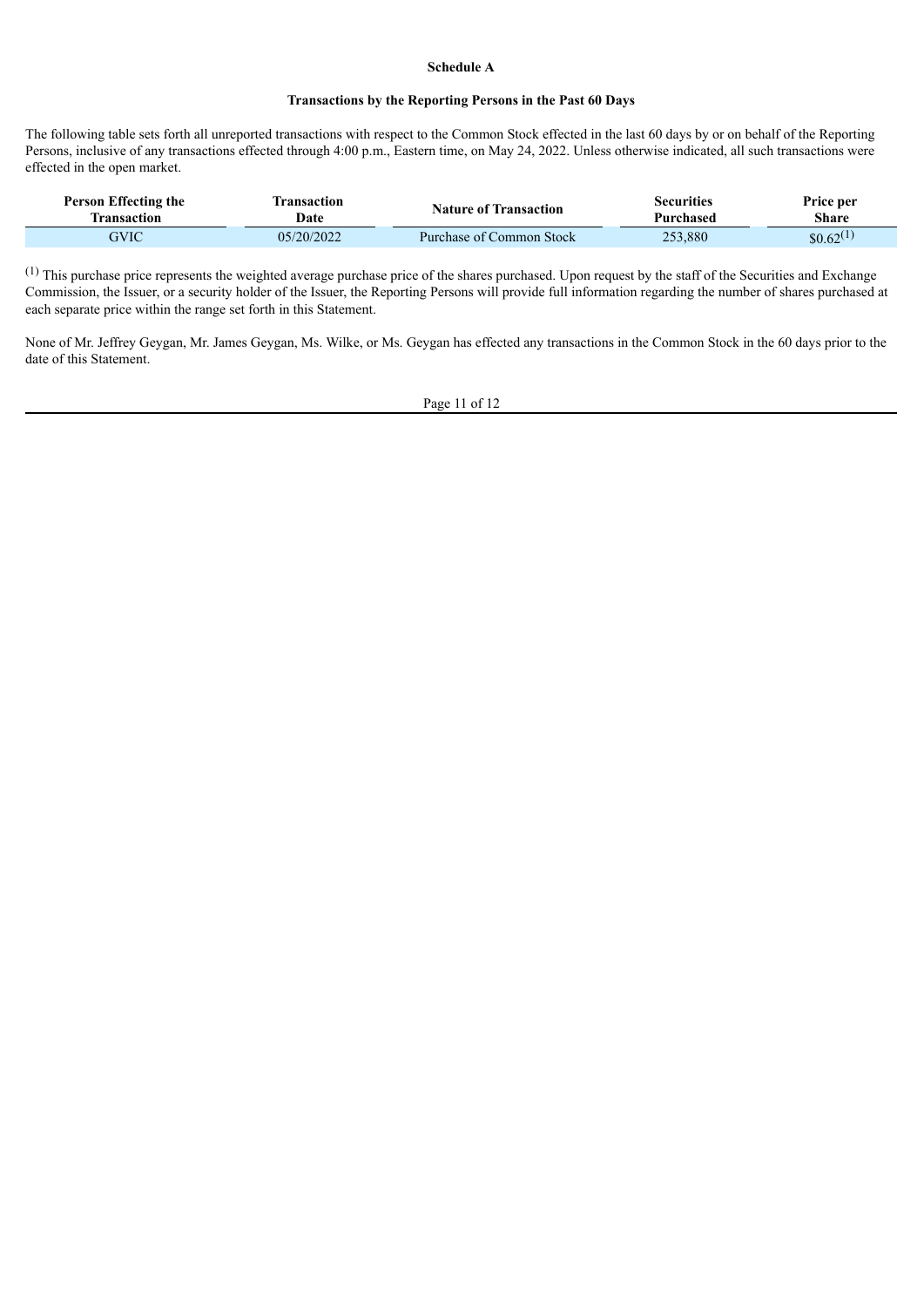#### **JOINT FILING AGREEMENT**

In accordance with Rule  $13d-1(k)(1)(iii)$  under the Securities Exchange Act of 1934, as amended, the persons named below agree to the joint filing on behalf of each of them of a Statement on Schedule 13D/A (including additional amendments thereto) with respect to the shares of Common Stock, \$0.001 par value, of AutoWeb, Inc., a Delaware corporation. This Joint Filing Agreement shall be filed as an Exhibit to such Statement.

Dated: May 21, 2021

#### GLOBAL VALUE INVESTMENT CORP.

By:/s/ Jeffrey R. Geygan

Name: Jeffrey R. Geygan Title: Chief Executive Officer

/s/ Jeffrey R. Geygan Jeffrey R. Geygan

/s/ Stacy A. Wilke Stacy A. Wilke

/s/ James P. Geygan James P. Geygan

/s/ Kathleen M. Geygan Kathleen M. Geygan

Page 12 of 12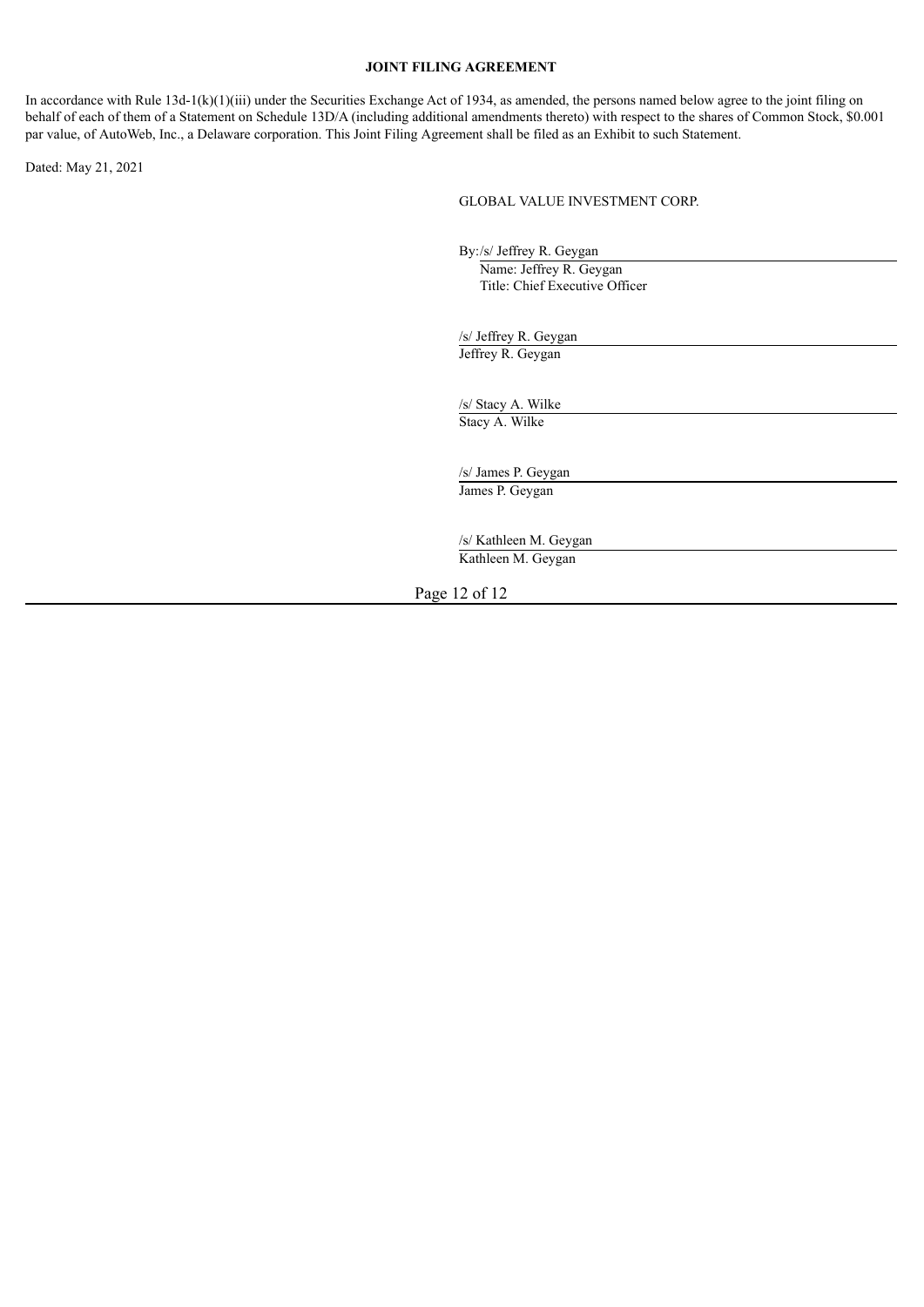#### **Amended and Restated Tax Benefit Preservation Plan Exemption Agreement**

This Amended and Restated Tax Benefit Preservation Plan Exemption Agreement ("**Agreement**") is made and entered into on and as of May 19, 2022 ("**Effective Date**"), by and between AutoWeb, Inc., a Delaware corporation ("**Company**"), and each of the Requesting Persons (as such term is defined below).

#### **Background Facts**

Effective as of May 26, 2010, the Company adopted a Tax Benefit Preservation Plan, which plan was amended by Amendment No. 1 to Tax Benefit Preservation Plan dated as of April 14, 2014, Amendment No. 2 to Tax Benefit Preservation Plan dated as April 13, 2017, and Amendment No. 3 dated as of March 31, 2020, and with the rights thereunder adjusted by that Certificate of Adjustment dated as of July 12, 2012 (the original plan, as amended and adjusted, is collectively referred to herein as the "**Plan**". The Board of Directors of the Company ("**Board**") adopted the Plan to protect stockholder value by preserving important tax assets. The Company has generated substantial net operating loss carryovers and other tax attributes for United States federal income tax purposes ("**Tax Benefits**") that can generally be used to offset future taxable income and therefore reduce federal income tax obligations. However, the Company's ability to use the Tax Benefits will be adversely affected if there is an "ownership change" of the Company as defined under Section 382 of the Internal Revenue Code ("**Section 382**"). In general, an ownership change will occur if the Company's Section 382 5% Shareholders (as defined below) collectively increase their ownership in the Company by more than 50% over a rolling three-year period. The Plan was adopted to reduce the likelihood that the Company's use of its Tax Benefits could be substantially limited under Section 382. The Plan is intended to deter any Person from becoming an Acquiring Person and thereby jeopardizing the Company's Tax Benefits. In general, an Acquiring Person is any Person, itself or together with all Affiliates of such Person, that becomes the Beneficial Owner of 4.9% or more of the Company's outstanding Common Stock. Under the Plan, the Board may, in its sole discretion, exempt any person from being deemed an Acquiring Person for purposes of the Plan if the Board determines that such person's ownership of Common Stock will not be likely to directly or indirectly limit the availability of the Company's Tax Benefits or is otherwise in the best interests of the Company. The Board shall not have any obligation, implied or otherwise, to grant such an exemption.

The Initial Requesting Persons (as defined below) and the Company previously entered into a Tax Benefit Preservation Plan Exemption Agreement dated as of May 12, 2021 ("**Original Exemption Agreement**"), pursuant to which the Initial Requesting Persons were granted an exemption under the Plan to acquire up to 875,281 shares of Common Stock, representing approximately six and one-half percent (6.5%) of the Company's 13,465,871 shares of Common Stock outstanding as of May 12, 2021 ("**Original Effective Date**").

The Initial Requesting Persons have informed the Company that as of the Effective Date, the Initial Requesting Persons, together with all of their respective Affiliates and Associates, Beneficially Own the Current Beneficially Owned Shares. In the Plan Exemption Request Letter, the Initial Requesting Persons have requested that the Initial Requesting Persons be considered for a Plan Exemption to acquire Beneficial Ownership of additional shares of Common Stock beyond the number of shares of Common Stock allowed by the Original Exemption Agreement.

Tax Benefit Preservation Plan Exemption Agreement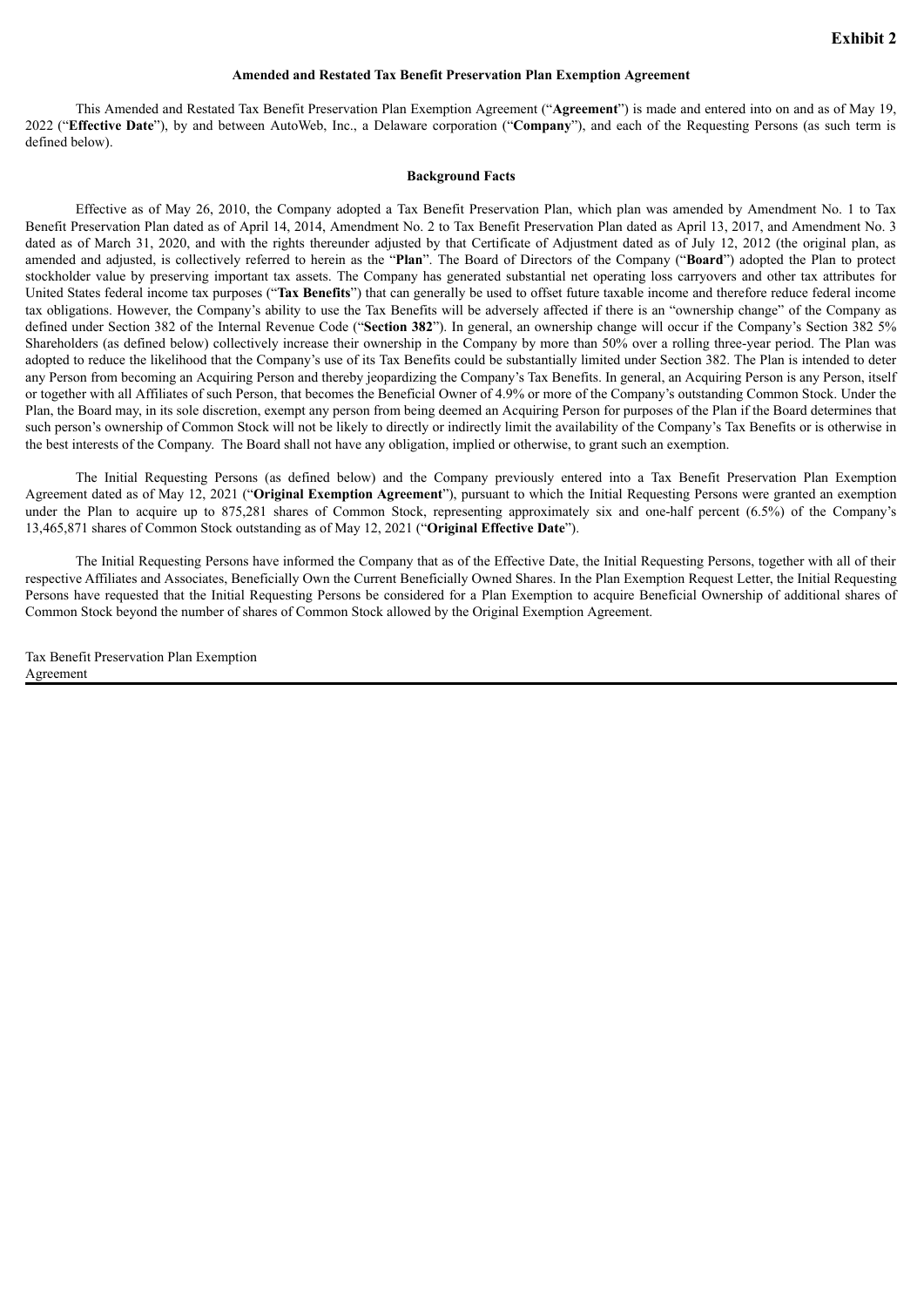The Board has considered the Initial Requesting Persons' request and is prepared to grant the Requesting Persons a Plan Exemption pursuant to this Agreement to acquire shares of Common Stock in excess of the Current Beneficially Owned Shares, provided that the aggregate number of shares of Common Stock Beneficially Owned by the Requesting Persons and any of their respective Affiliates and Associates does not collectively exceed the Plan Exemption Limit at the time of the acquisition of Beneficial Ownership of the additional shares of Common Stock, subject to and in reliance upon the Requesting Persons entering into this Agreement and the Requesting Persons and their respective Affiliates and Associates remaining in compliance with the terms and conditions set forth in this Agreement.

In consideration of the representations, warranties, covenants and agreements set forth in this Agreement, and for other good and valuable consideration, the receipt and adequacy of which is hereby acknowledged, the parties hereby agree as follows:

#### **Article I Definitions**

For purposes of this Agreement, the following terms shall have the meanings set forth in this Section 1. Capitalized terms used but not otherwise defined herein shall be as defined in the Plan.

"**Additional Beneficially Owned Shares Acquisition Window Expiration Date**" means the date that is ninety (90) days from the Effective Date.

"**Affiliate**" shall be **as** defined in the Plan.

"**Associate**" shall be as defined in the Plan.

"**Beneficial Ownership**," "**Beneficial Owner**," and "**Beneficially Own**" shall be as defined in and determined pursuant to the Plan.

"**Beneficial Ownership Schedule**" means Exhibit A attached hereto.

"**Beneficially Owned Shares**" means all issued and outstanding shares of Common Stock that the Requesting Persons and any of their respective Affiliates or Associates are collectively deemed to Beneficially Own from time to time. In the event of any change in the number of issued and outstanding shares of Common Stock (including by reason of any stock split, reverse split, stock dividend (including any dividend or distribution of securities convertible into shares of Common Stock), combination, reorganization, recapitalization or other like change, conversion or exchange of shares, or any other change in the corporate or capital structure of the Company), the term "**Beneficially Owned Shares**" shall be deemed to refer to and include the Beneficially Owned Shares as well as all such stock dividends and distributions and any shares of capital stock into which or for which any or all of the Shares may be changed or exchanged.

Tax Benefit Preservation Plan Exemption Agreement

- 2 -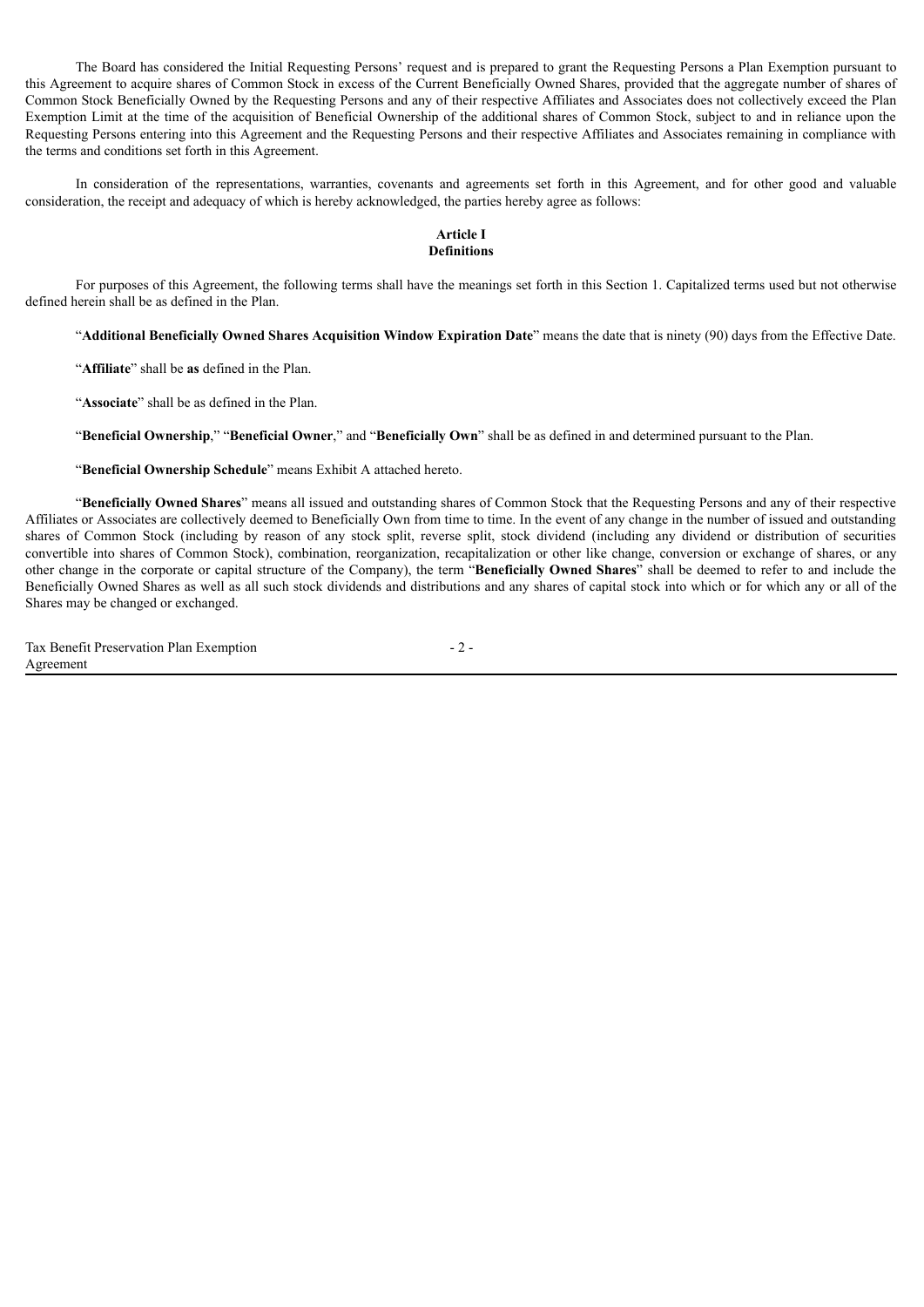"**Company Acquisition Transaction**" means (i) the commencement (within the meaning of Rule 14d-2 of the General Rules and Regulations under the Exchange Act) of a tender or exchange offer for at least 4.9% of the then outstanding shares of Common Stock of the Company or any direct or indirect Subsidiary of the Company, (ii) the commencement of a proxy solicitation with respect to the election of any directors of the Company or with respect to any transaction under clauses (iii) or (iv) of this definition, (iii) any sale, license, lease, exchange, transfer, disposition or acquisition of any portion of the business or assets of the Company or any direct or indirect Subsidiary of the Company (other than in the ordinary course of business), or (iv) any merger, consolidation, business combination, share exchange, reorganization, recapitalization, restructuring, liquidation, dissolution or similar transaction or series of related transactions involving the Company or any direct or indirect Subsidiary of the Company.

"**Common Stock**" means the Company's common stock, \$0.001 par value per share.

"**Current Beneficially Owned Shares**" means the 870,211 shares of Common Stock Beneficially Owned by the Initial Requesting Persons and their respective Affiliates and Associates as set forth on the Beneficial Ownership Schedule.

"**Electronic Transmission**" means a communication (i) delivered by facsimile, telecommunication or electronic mail when directed to the facsimile number of record or electronic mail address of record, respectively, which the intended recipient has provided to the other party for sending notices pursuant to the Agreement and (ii) that creates a record of delivery and receipt that is capable of retention, retrieval, and review, and that may thereafter be rendered into clearly legible tangible form.

"**Exchange Act**" means the Securities Exchange Act of 1934, as amended.

**"Exemption Shares**" shall mean the number of Beneficially Owned Shares that exceeds the number of shares of Common Stock that equals (i) the number of shares of Common Stock that equals 4.9% of the shares of Common Stock outstanding as of the Original Effective Date minus (ii) one (1) share of Common Stock.

"**Group**" shall have the meaning set forth in Section 13(d)(3) of the Exchange Act and Rule 13d-5 of the General Rules and Regulations under the Exchange Act.

"**Irrevocable Proxy**" means a proxy in the form attached hereto as Exhibit B.

"**Initial** Requesting **Persons**" means the Requesting Persons who are signatories to this Agreement as of the Effective Date.

**"Person"** shall be as defined in the Plan.

"**Plan Exemption**" shall mean a grant by the Board contemplated by Section 30 of the Plan to a Requesting Person (as defined in the Plan) of authority to engage in an Exempt Transaction (as defined in the Plan).

| Tax Benefit Preservation Plan Exemption |  |
|-----------------------------------------|--|
| Agreement                               |  |

- 3 -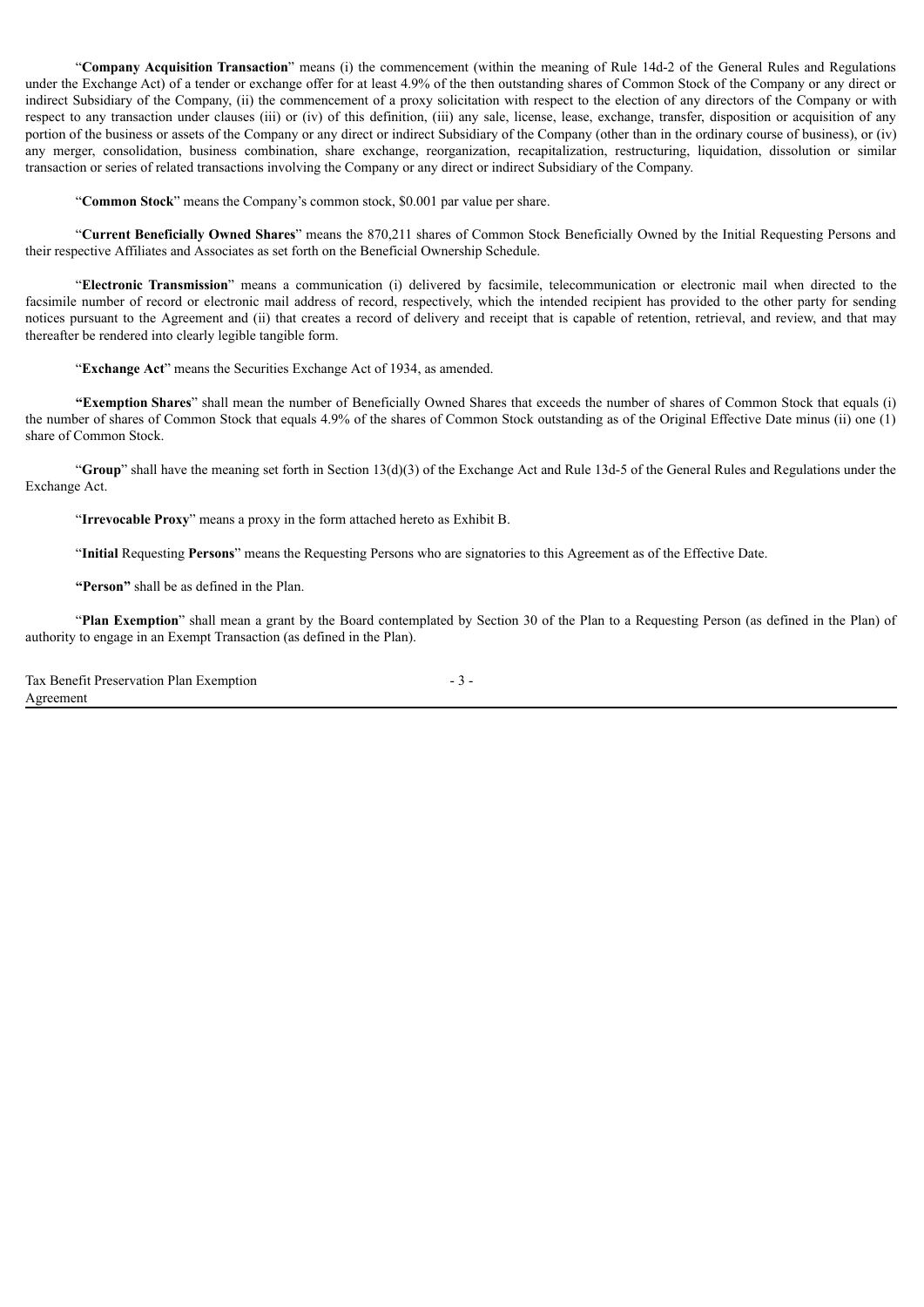"**Plan Exemption Limit**" means 1,124,091 shares of Common Stock, representing approximately eight percent (8.0%) of the Company's 14,051,149 shares of Common Stock outstanding as of the Effective Date.

"**Plan Exemption Request Letter**" means the letter dated February 3, 2022 from the Requesting Person to the Company as attached hereto as Exhibit C.

"**Requesting Persons**" means Global Value Investment Corp., a Delaware corporation, and all other direct or Beneficial Owners of Common Stock of the Company that may become parties to this Agreement in the future in accordance with the terms of this Agreement.

"**Section 382 5% Shareholder**" means a "5-percent shareholder" as defined under Section 382 and the rules and regulations thereunder.

"**SEC**" means the Securities and Exchange Commission.

"**Subsidiary**" of any Person shall mean any corporation or other entity of which a majority of the voting power of the voting equity securities or equity interest is owned, directly or indirectly, by such Person.

#### **Article II Standstill and Grant of Plan Exemption**

#### 2.1 **Standstill Provisions**.

(a) Unless and until this Agreement is terminated pursuant to Section 6.2, and except (i) pursuant to a negotiated transaction approved by the Board; or (ii) as may otherwise be approved by the Board, no Requesting Person will, and each Requesting Person will cause their respective Affiliates and Associates to not, in any manner, directly or indirectly:

(i) make, effect, initiate, cause or participate in (1) any acquisition of Beneficial Ownership of any securities of the Company or any securities of any Subsidiary or other Affiliate or Associate of the Company (except such transfers between Requesting Persons in compliance with Section 2.2), (2) any Company Acquisition Transaction, or (3) any "solicitation" of "proxies" (as those terms are defined in Rule 14a-1 of the General Rules and Regulations under the Exchange Act) or consents with respect to any securities of the Company; *provided*, the parties acknowledge that (x) no Requesting Person nor any of their respective Affiliates and Associates shall be deemed to make, effect, initiate, cause or participate in any acquisition of Beneficial Ownership under subclause (1) of this clause 2.1(i) solely by reason of engaging in any event permitted by Section 2.3; (y) no Requesting Person nor any of their respective Affiliates and Associates shall be deemed to make, effect, initiate, cause or participate in any Company Acquisition Transaction under subclause (2) of this clause 2.1(i) or any solicitation of proxies under subclause (3) of this clause 2.1(i) solely by reason of a Requesting Person or such Requesting Person's Affiliates and Associates voting its Shares in compliance with Section 3.1(a); and (z) no Requesting Person nor any of their respective Affiliates and Associates shall be deemed to make, effect, initiate, cause or participate in any solicitation of proxies under subclause (3) of this clause 2.1(i) solely by reason of any solicitation of a proxy, agreement or understanding from a Requesting Person or any of such Requesting Persons Affiliates and Associates regarding the voting of the Beneficially Owned Shares in compliance with Sections 3.1(a) and 3.1(b);

Tax Benefit Preservation Plan Exemption Agreement

 $-4-$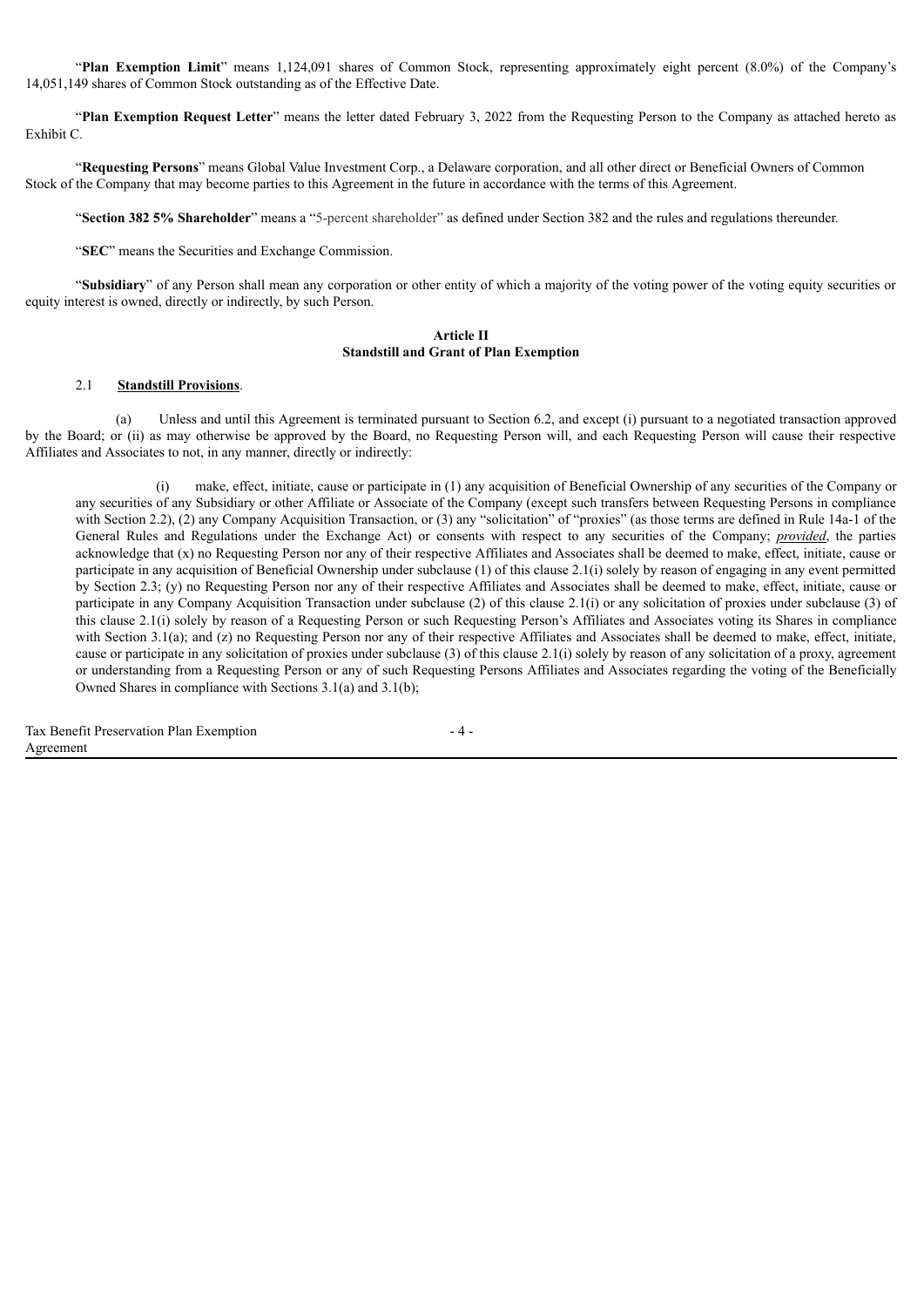(ii) nominate or seek to nominate any person to the Board or otherwise act, alone or in concert with others, to seek to control or influence the management, Board or policies of the Company; *provided* that a Requesting Person may seek privately with the Board or the Company's Chief Executive Officer to influence the decisions made by the existing management or Board of the Company in a manner (1) that is not disclosed publicly and (2) that would not force the Company to make a public announcement regarding such attempts to influence the decisions of existing management or the Board.

(iii) take any action which might force the Company to make a public announcement regarding any of the types of matters set forth in clause (i) of this Section 2.1;

(iv) request or propose that the Company (or its directors, officers, employees or agents), directly or indirectly, amend or waive any provision of this Section 2.1, including this subsection  $2.1(iv)$ , unless such request or proposal is made privately to the Board in a manner (1) that is not disclosed publicly and (2) that would not force the Company to make a public announcement regarding such request or proposal;

(v) agree or offer to take, or encourage or propose (publicly or otherwise) the taking of, any action referred to in clauses (i), (ii), (iii) or (iv) of this Section 2.1;

or

(vi) assist, induce or encourage any other Person to take any action referred to in clauses (i), (ii), (iii) or (iv) of this Section 2.1;

(vii) enter into any discussions or arrangements with any third party with respect to the taking of any action referred to in clauses (i), (ii), (iii) or (iv) of this Section 2.1.

(b) Notwithstanding the foregoing provisions of Section 2.1(a), the Requesting Persons and their respective Affiliates and Associates may from time to time in one or more transactions acquire Beneficial Ownership of additional shares of Common Stock ("**Additional Beneficially Owned Shares**") in excess of the Current Beneficially Owned Shares, provided that (i) the collective Beneficial Ownership of Requesting Persons and their respective Affiliates and Associates does not exceed the Plan Exemption Limit at the time of the acquisition of Beneficial Ownership of Additional Beneficially Owned Shares; (ii) Requesting Persons and their respective Affiliates and Associates are in compliance with all of the provisions of this Agreement as of the acquisition date of any Additional Beneficially Owned Shares; (iii) the representations and warranties of Requesting Persons and their respective Affiliates and Associates in this Agreement shall be true, accurate and complete as if made as of the date of any such acquisition of Additional Shares; (iv) the acquisition of Additional Shares would not result in any Person who is not the Requesting Persons and their respective Affiliates and Associates, individually or collectively, constituting a Section 382 5% Shareholder; and (v) the acquisition of the Additional Beneficially Owned Shares is completed prior to the Additional Beneficially Owned Shares Acquisition Window Expiration Date. Additional Beneficially Owned Shares may not be acquired after the Additional Beneficially Owned Shares Acquisition Window Expiration Date. Any acquisition of additional shares of Common Stock by the Requesting Persons or their respective Affiliates or Associates (i) will not be made with the purpose or the effect of changing or influencing the control of the Company, and (ii) will not be made in connection with (and no Requesting Persons nor any of their respective Affiliates and Associates will be a participant in) any transaction having such purpose or effect.

Tax Benefit Preservation Plan Exemption Agreement

- 5 -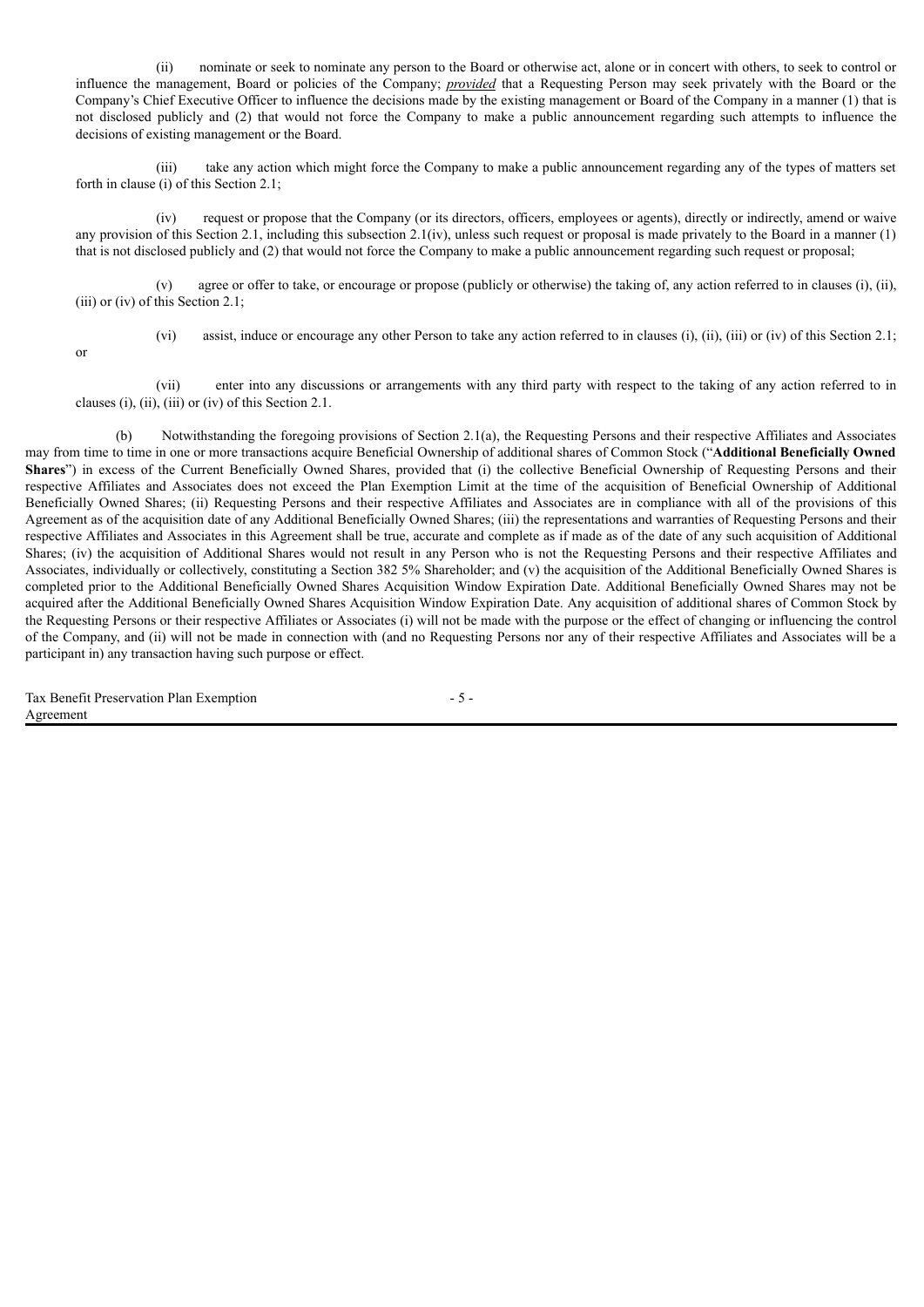(c) The Requesting Persons and their respective Affiliates and Associates shall not be required to divest shares of Common Stock solely as the result of any decrease in the number of issued and outstanding shares of Common Stock (including by reason of any reverse stock split or repurchase and retirement of shares of Common Stock), even if such change causes Requesting Persons and their respective Affiliates and Associates to Beneficially Own shares of Common Stock in excess of the Plan Exemption Limit (either individually or in the aggregate).

2.2 **Section 382 Compliance**. Unless and until this Agreement is terminated pursuant to Section 6.2, no direct or indirect transfers of shares of Common Stock between and among Requesting Persons and their respective Affiliates and Associates shall be permitted if, as a result of any such transfer, any Requesting Person or any of their respective Affiliates and Associates shall become the Beneficial Owner of shares of Common Stock in an amount that would result in such Person being a Section 382 5% Shareholder of the Company.

**Transfers of Common Stock**. Unless and until this Agreement is terminated pursuant to Section 6.2, no Requesting Person nor any Requesting Person's Affiliates and Associates will sell or otherwise transfer any Beneficial Ownership in any shares of Common Stock to any Person not a party to this Agreement except:

(i) in open market transactions on The Nasdaq Capital Market or on such principal stock exchange as the Common Stock is then listed for trading; or if the Common Stock is not listed on any stock exchange at the time, then in transactions effected through trading on an inter-dealer quotation system if the Common Stock is then quoted on such a system, and if not, then through trading on over-the-counter bulletin boards or "pink sheets;" or

(ii) in private transactions and only if any such private transaction is not to any Person or Group that the Requesting Persons or their respective Affiliates and Associates reasonably believes after due inquiry Beneficially Owns or as a result of such transaction would Beneficially Own 4.9% or more of the Company's then outstanding Common Stock.

**Grant of Plan Exemption**. Subject to and in reliance upon the representations, warranties and obligations of the Requesting Persons under this Agreement and in accordance with the terms and conditions of this Agreement, the Board has granted the Initial Requesting Persons a Plan Exemption. As long as the Requesting Persons and their respective Affiliates and Associates remain in full compliance with this Agreement, the Company shall maintain the Plan Exemption in effect. The Plan Exemption granted by the Board shall continue for only so long as the Requesting Persons and their respective Affiliates and Associates are in compliance with the terms of this Agreement. If the Requesting Persons and their respective Affiliates and Associates violate any provision herein, then the Board shall have the right, in its sole discretion, to revoke the Plan Exemption, upon which the Requesting Persons and their respective Affiliates and Associates shall be an Acquiring Person as defined in and for purposes of the Plan if the Requesting Persons and their respective Affiliates and Associates otherwise meets the requirements to be deemed an Acquiring Person at such time.

Tax Benefit Preservation Plan Exemption Agreement

- 6 -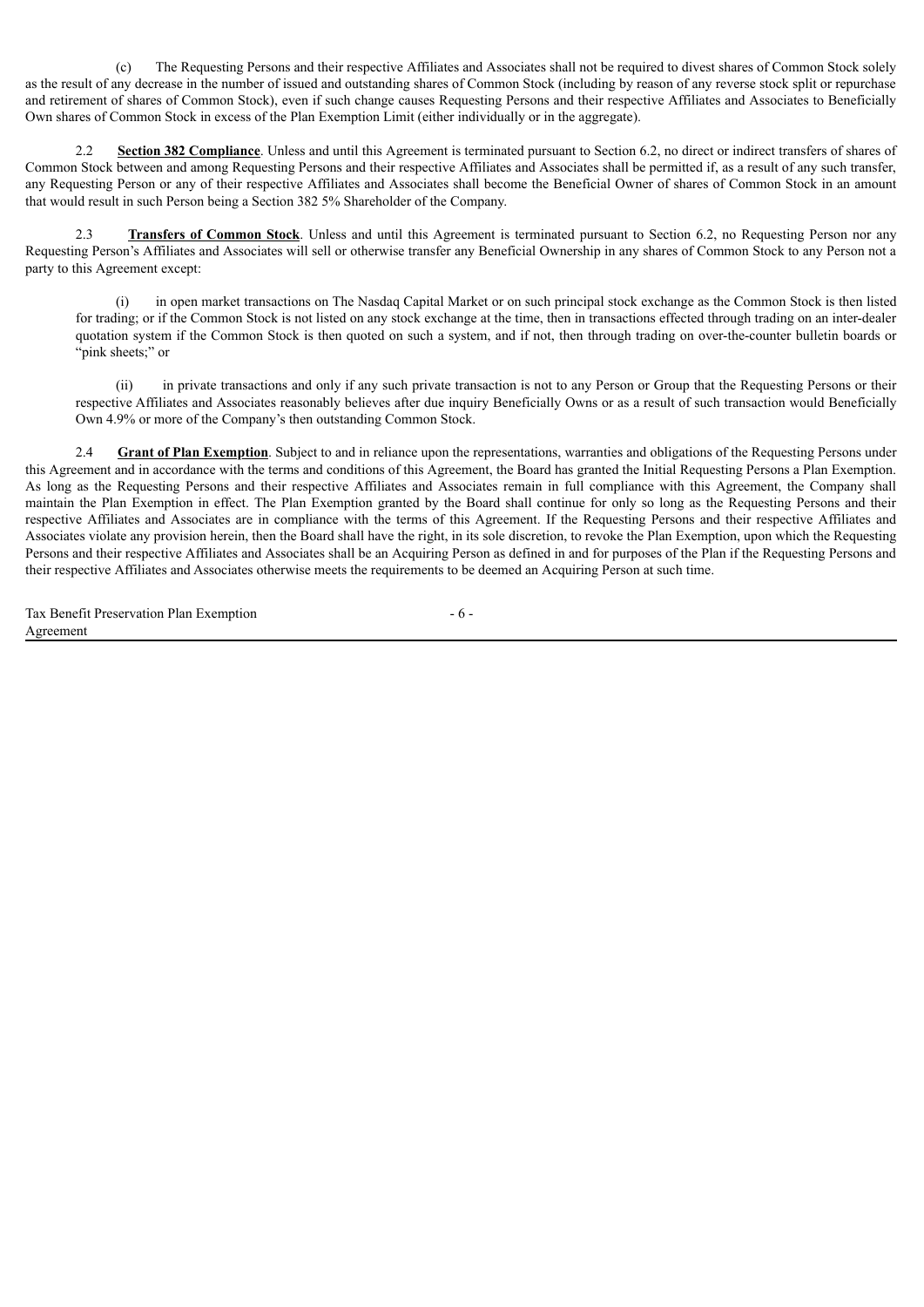2.5 **Exchange Act Filings**. In the event that any Requesting Person or any Requesting Person's Affiliates and Associates files any schedule, form or report under (i) Section 13 of the Exchange Act with the SEC indicating that such Person is the beneficial owner (as the term "beneficial ownership" is defined by Rule 13d-3 promulgated under the Exchange Act) of more than five percent (5%) of the outstanding Common Stock or (ii) Section 16 of the Exchange Act with the SEC indicating that such Person is the beneficial owner (as the term "beneficial ownership" is defined by Rule 13d-3 promulgated under the Exchange Act) of more than ten percent (10%) of the outstanding Common Stock, the Requesting Persons and their respective Affiliates and Associates agree to cooperate with the Company upon the Company's reasonable request for information from the Requesting Persons and their respective Affiliates and Associates regarding the beneficial ownership structure and interest percentage in Common Stock held by the Requesting Persons and their respective Affiliates and Associates.

#### 2.6 **Additional Beneficially Owned Shares and Additional Requesting Persons**.

(a) Any shares of Common Stock Beneficially Owned by the Requesting Persons and their respective Affiliates and Associates, the Beneficial Ownership of which was acquired on or after the Effective Date and before the termination of this Agreement pursuant to Section 6.2, shall be subject to the terms and conditions of this Agreement to the same extent as if they constituted Beneficially Owned Shares as of the Effective Date.

(b) If, during the period commencing on the Effective Date and continuing until this Agreement terminates pursuant to Section 6.2, any Affiliate or Associate of a Requesting Person who is not already a holder of Current Beneficially Owned Shares as of the Effective Date and a party to this Agreement acquires Beneficial Ownership of shares of Common Stock, then the Requesting Persons and their respective Affiliates and Associates of which the Person is an Affiliate or Associate shall cause the Person to become a party to this Agreement and agree to be bound by and subject to the terms and conditions of this Agreement as a Requesting Person by executing and delivering a joinder and counterpart signature page hereto and an Irrevocable Proxy.

2.7 **Reporting of Changes in Beneficial Ownership**. Within five (5) days after the Additional Beneficially Owned Shares Acquisition Window Expiration Date and thereafter within five (5) days after the end of any month in which a change in Beneficially Owned Shares occurs, or at such other times as the Company may request, the Requesting Persons will deliver to the Company a description of the changes in Beneficially Owned Shares and the then-current Beneficial Ownership of shares of Common Stock by the Requesting Persons and their Affiliates and Associates, accompanied by an updated Beneficial Ownership Schedule reflecting such new Beneficial Ownership. In addition, at any time the Requesting Persons and their respective Affiliates and Associates collectively Beneficially Own less than 4.9% of the then-outstanding shares of Common Stock, the Requesting Persons will deliver to the Company a certification executed by the Requesting Persons, certifying that the Requesting Persons and their respective Affiliates and Associates collectively Beneficially Own less than 4.9% of the then-outstanding shares of Common Stock.

- 7 -

|           | Tax Benefit Preservation Plan Exemption |  |  |
|-----------|-----------------------------------------|--|--|
| Agreement |                                         |  |  |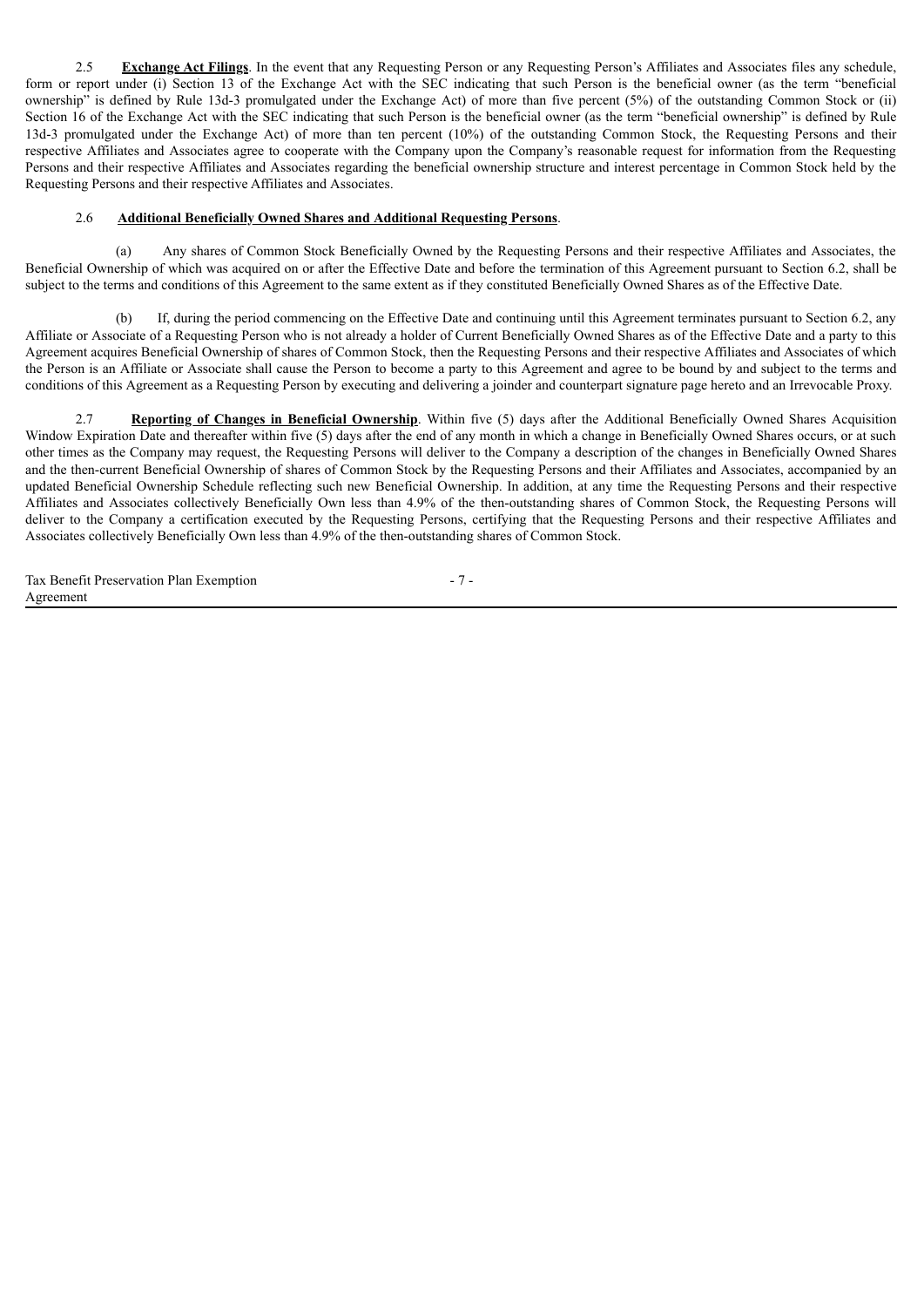#### **Article III Voting of Exemption Shares**

#### 3.1 **Agreement to Vote Exemption Shares.**

(a) The Requesting Persons, on their own behalf and on behalf of their respective Affiliates and Associates, hereby covenant and agree, jointly and severally, that during the period commencing on the date hereof and continuing until this Agreement terminates pursuant to Section 6.2, at any meeting (whether annual or special and whether or not an adjourned or postponed meeting) of the stockholders of the Company, and in any action by written consent of the stockholders of the Company, the Requesting Persons and their respective Affiliates and Associates shall (i) appear at the meeting or otherwise cause any and all Exemption Shares to be counted as present thereat for purposes of establishing a quorum, and (ii) vote (or cause to be voted) any and all Exemption Shares with respect to any matter at any meeting (whether annual or special and whether or not an adjourned or postponed meeting) of stockholders of the Company, and in any action by written consent of the stockholders of the Company, in the same proportion (for or against) as the shares actually voted for or against such matter by the stockholders of the Company other than the Requesting Persons and their respective Affiliates and Associates. The Requesting Persons and their respective Affiliates and Associates hereby further agree not to enter into any proxy, agreement or understanding with any person or entity the effect of which would be materially inconsistent with or violative of any provision contained in this Section 3.1.

(b) The parties acknowledge that the Requesting Persons and their respective Affiliates and Associates may grant a proxy or enter into an agreement or understanding with another Requesting Person for the purposes of voting shares of Common Stock as long as (i) the shares that are the subject of any such proxy, agreement or understanding are voted in compliance with the provisions of this Section 3.1 and 3.2; (ii) any such proxy, agreement or understanding will not have the effect of superseding or revoking the Irrevocable Proxy granted by the Requesting Persons and their respective Affiliates and Associates under Section 3.2 and shall be subject and subordinate to the exercise of such proxy pursuant to Section 3.2; and (iii) the granting of such proxy or entering into such an agreement or understanding would not result in any Requesting Person other than the Initial Requesting Persons being a Section 382 5% Shareholder of the Company.

**Irrevocable Proxy**. Concurrently with the execution of this Agreement, each of the Initial Requesting Persons have delivered to the Company an Irrevocable Proxy, which shall be irrevocable to the fullest extent permissible by law, with respect to the Exemption Shares, subject to the other terms of this Agreement. The Proxyholders (as defined in the Irrevocable Proxy) shall be entitled to exercise the rights granted to them in the Irrevocable Proxy in order to vote the Exemption Shares in the event and to the extent that the Requesting Persons and their respective Affiliates and Associates fail to vote the Exemption Shares in accordance with Section 3.1. The Requesting Persons and their respective Affiliates and Associates represents, covenant and agree that, except for (i) the Irrevocable Proxy granted pursuant to the foregoing provisions of this Section 3.2; (ii) any proxy granted by the Requesting Persons and their respective Affiliates and Associates to another Requesting Person in compliance with Section 3.1(b); (iii) any proxy or other voting agreement or understanding granted or entered into by the Requesting Persons or their respective Affiliates and Associates to or with the Company's Board, the Company or any officer thereof; (iv) any proxy or other voting agreement or understanding granted or entered into by the Requesting Persons or their respective Affiliates and Associates with the approval of the Board; or (v) as contemplated by this Agreement: (1) neither the Requesting Persons nor any of their respective Affiliates and Associates shall, during the period commencing on the Effective Date and continuing until this Agreement terminates pursuant to Section 6.2, grant any proxy or power of attorney, or deposit any Shares into a voting trust or enter into a voting agreement or other voting arrangement, with respect to the voting of the Shares (each a "**Voting Proxy**"), and (2) neither the Requesting Persons nor their respective Affiliates and Associates has granted, entered into or otherwise created any Voting Proxy which is currently (or which will hereafter become) effective, and if any Voting Proxy has been created, such Voting Proxy is hereby revoked.

| Tax Benefit Preservation Plan Exemption |  |
|-----------------------------------------|--|
| Agreement                               |  |

 $- 8 -$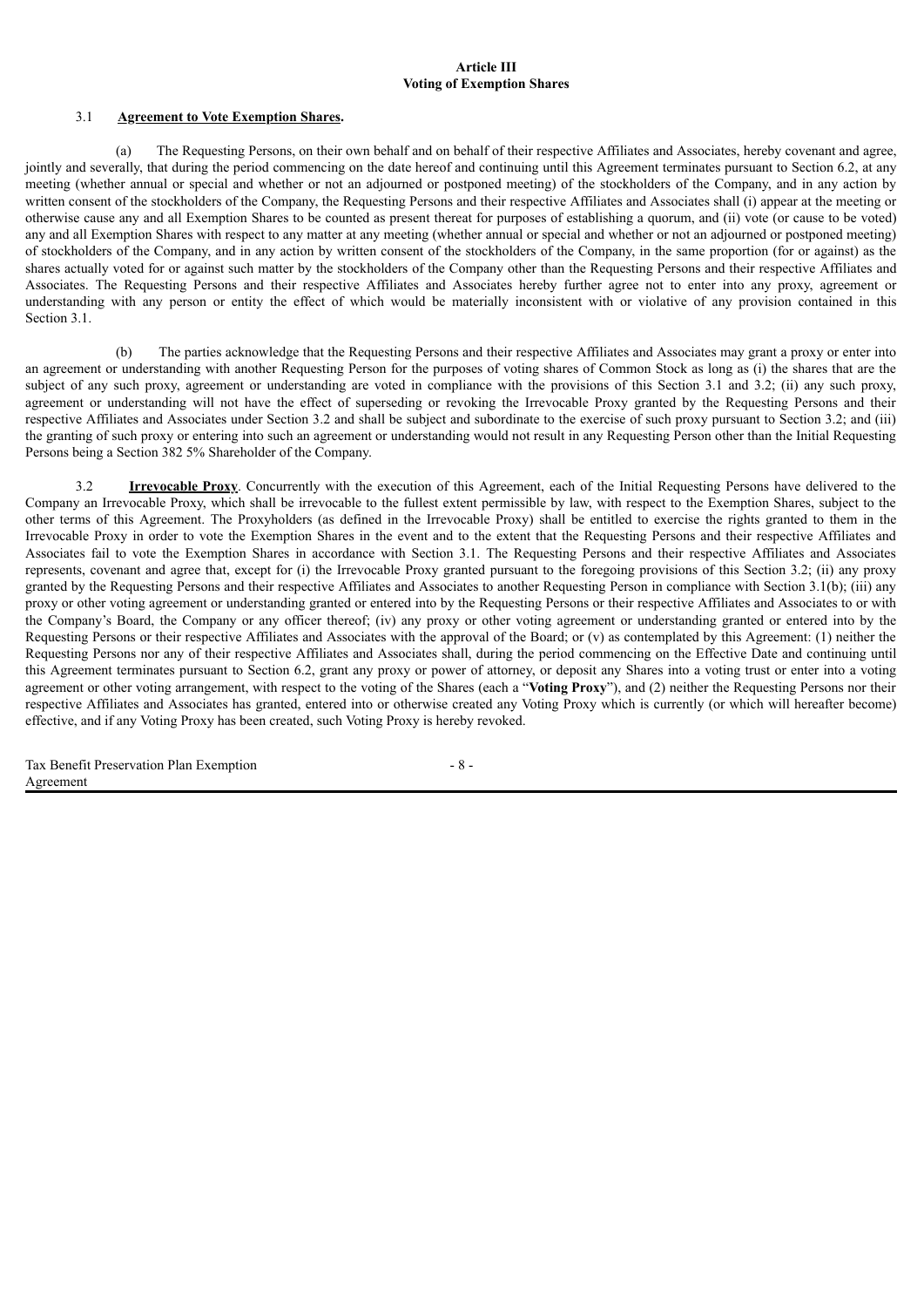#### **Article IV Representations and Warranties of Requesting Persons**

Each Requesting Person, upon becoming a party to this Agreement, hereby makes the following representations and warranties, severally and not jointly (except in the case of Sections 4.4, 4.5, 4.6, and 4.7, which representations and warranties are made jointly and severally by the Requesting Persons):

4.1 **Authority; Validity.** The Requesting Person has all requisite capacity, power and authority to enter into this Agreement and to consummate the transactions contemplated hereby. The execution and delivery of this Agreement by the Requesting Person and the consummation by the Requesting Person of the transactions contemplated hereby have been duly and validly authorized by all necessary action on the part of the Requesting Person. This Agreement has been duly executed and delivered by the Requesting Person. If this Agreement is being executed in a representative or fiduciary capacity with respect to the Requesting Person, the person signing this Agreement has full power and authority to enter into and perform this Agreement.

4.2 **Non-Contravention.** The execution, delivery and performance of this Agreement does not, and the consummation of the transactions contemplated hereby and compliance with the provisions hereof will not, contravene, conflict with, or result in any violation of, breach of, or default by (with or without notice or lapse of time, or both) the Requesting Person under, or give rise to a right of termination, cancellation or acceleration of any obligation under, or result in the creation of any encumbrance upon any of the properties or assets of the Requesting Person or of any of the Requesting Person's Affiliates or Associates under, any provision of (i) any loan or credit agreement, note, bond, mortgage, indenture, lease or other agreement, instrument, permit, concession, franchise or license applicable to the Requesting Person or any of the Requesting Person's Affiliates or Associates or to which the Requesting Person or any of the Requesting Person's Affiliates or Associates is a party, or (ii) any judgment, order, decree, statute, law, ordinance, injunction, rule or regulation applicable to the Requesting Person or any of the Requesting Person's Affiliates or Associates or any of a Requesting Person's or any of the such Requesting Person's Affiliates or Associates' properties or assets, other than any such conflicts, violations, defaults, rights, or encumbrances that, individually or in the aggregate, would not impair the ability of the Requesting Person or any of the Requesting Person's Affiliates or Associates to perform the Requesting Person's or any of the Requesting Person's Affiliates or Associates' obligations hereunder or prevent, limit or restrict in any respect the consummation of any of the transactions contemplated hereby.

|           | Tax Benefit Preservation Plan Exemption |  |  |
|-----------|-----------------------------------------|--|--|
| Agreement |                                         |  |  |

- 9 -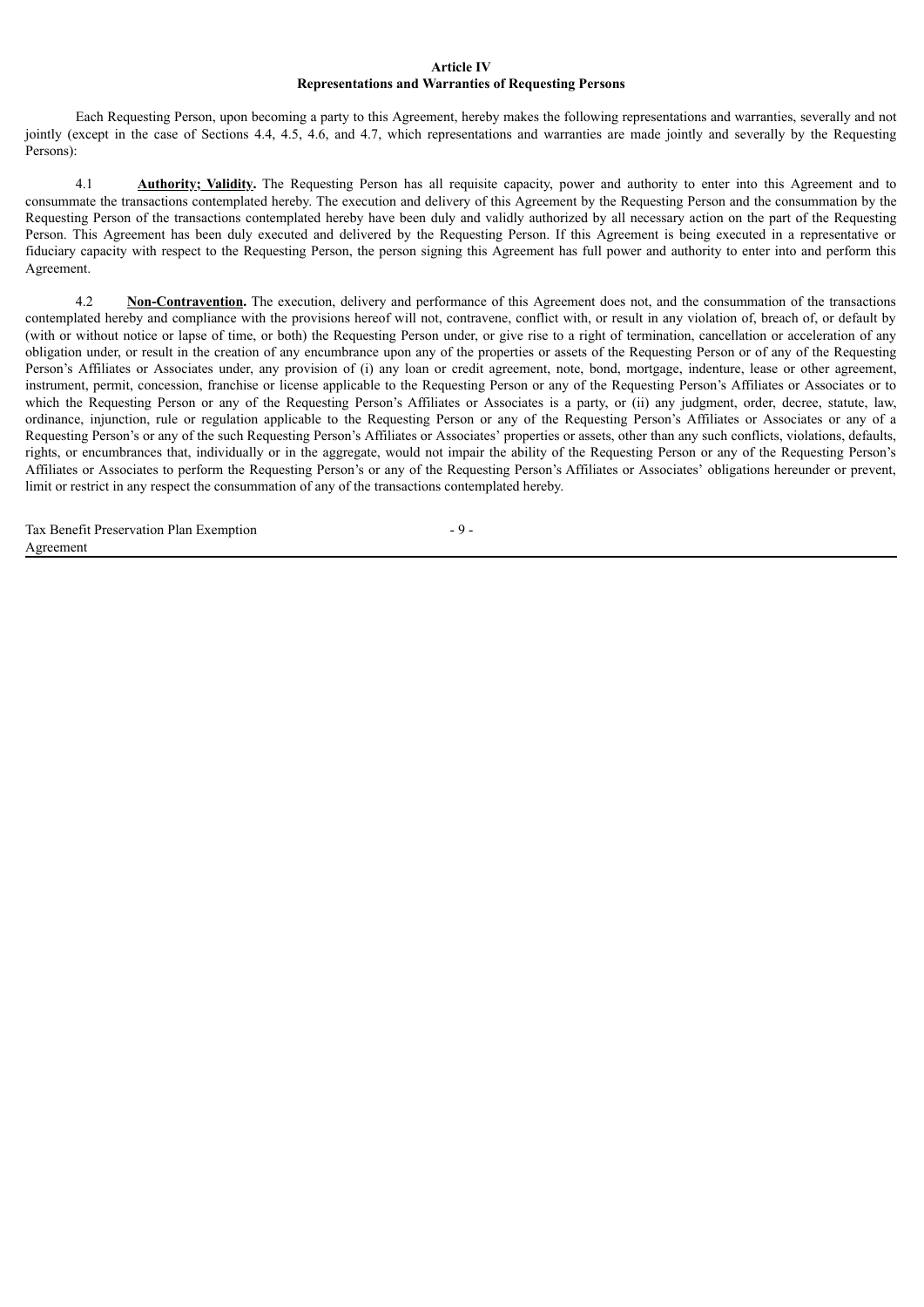4.3 **Litigation.** As of the date hereof, there is no action pending, or to the knowledge of any Requesting Person or any of the Requesting Person's Affiliates or Associates, threatened with respect to the Requesting Person's or the Requesting Person's Affiliates' or Associates' ownership of shares of Common Stock, nor is there any judgment, decree, injunction or order of any applicable governmental entity or arbitrator outstanding which would prevent the carrying out by the Requesting Person and the Requesting Person's Affiliates or Associates of their respective obligations under this Agreement or any of the transactions contemplated hereby, declare unlawful the transactions contemplated hereby or cause such transactions to be rescinded.

4.4 **Beneficial Ownership.** As of the Effective Date, the number of shares of Common Stock set forth on the Beneficial Ownership Schedule are the only shares of Common Stock Beneficially Owned by the Requesting Persons or any of their respective Affiliates or Associates. On and as of the Effective Date, the shares of Common Stock listed on the Beneficial Ownership Schedule are free and clear of any encumbrances that, individually or in the aggregate, would impair the ability of the Requesting Persons and their respective Affiliates and Associates to perform their respective obligations under this Agreement or prevent, limit or restrict in any respect the consummation of any of the transactions contemplated hereby. Neither Requesting Person nor any Affiliate or Associate of either Requesting Person Beneficially Owns 4.9% or more of the outstanding Common Stock of the Company for purposes of Section 382 as of the Effective Date, and no investor in, or beneficial owner of, either Requesting Person or in any Affiliate or Associate of either Requesting Person, on a look-through basis for purposes of Section 382, Beneficially Owns 4.9% or more of the outstanding shares of Common Stock as of the Effective Date.

4.5 **Acquisition of Shares.** The Current Beneficially Owned Shares were not acquired for the purpose or with the intention of causing the Requesting Persons or any of their respective Affiliates or Associates (whether collectively or individually) to become an Acquiring Person.

4.6 **Reliance.** The Requesting Persons and their respective Affiliates and Associates acknowledge that the Company is relying on truth and accuracy of the statements, representations, warranties, covenants and information contained herein and in the Plan Exemption Request Letter for purposes of granting the Plan Exemption set forth in this Agreement.

4.7 **No Influence or Control.** The Requesting Persons and their respective Affiliates and Associates: (i) have acquired the Current Beneficially Owned Shares in the ordinary course of their respective businesses, (ii) as of the Effective Date, do not Beneficially Own the Current Beneficially Owned Shares with the purpose or the effect of changing or influencing the control of the Company (except to the extent permitted by Section  $2.1(a)(ii)$  of this Agreement), and (iii) as of the Effective Date, do not Beneficially Own the Current Beneficially Owned Shares in connection with or as a participant in any transaction having such purpose or effect. As of the Effective Date, the Requesting Persons and their respective Affiliates and Associates collectively represent that the Requesting Persons and their respective Affiliates and Associates do not have any knowledge that any third party is currently engaged in undertaking, or has any intention or plan to undertake, a Company Acquisition Transaction.

Tax Benefit Preservation Plan Exemption Agreement

- 10 -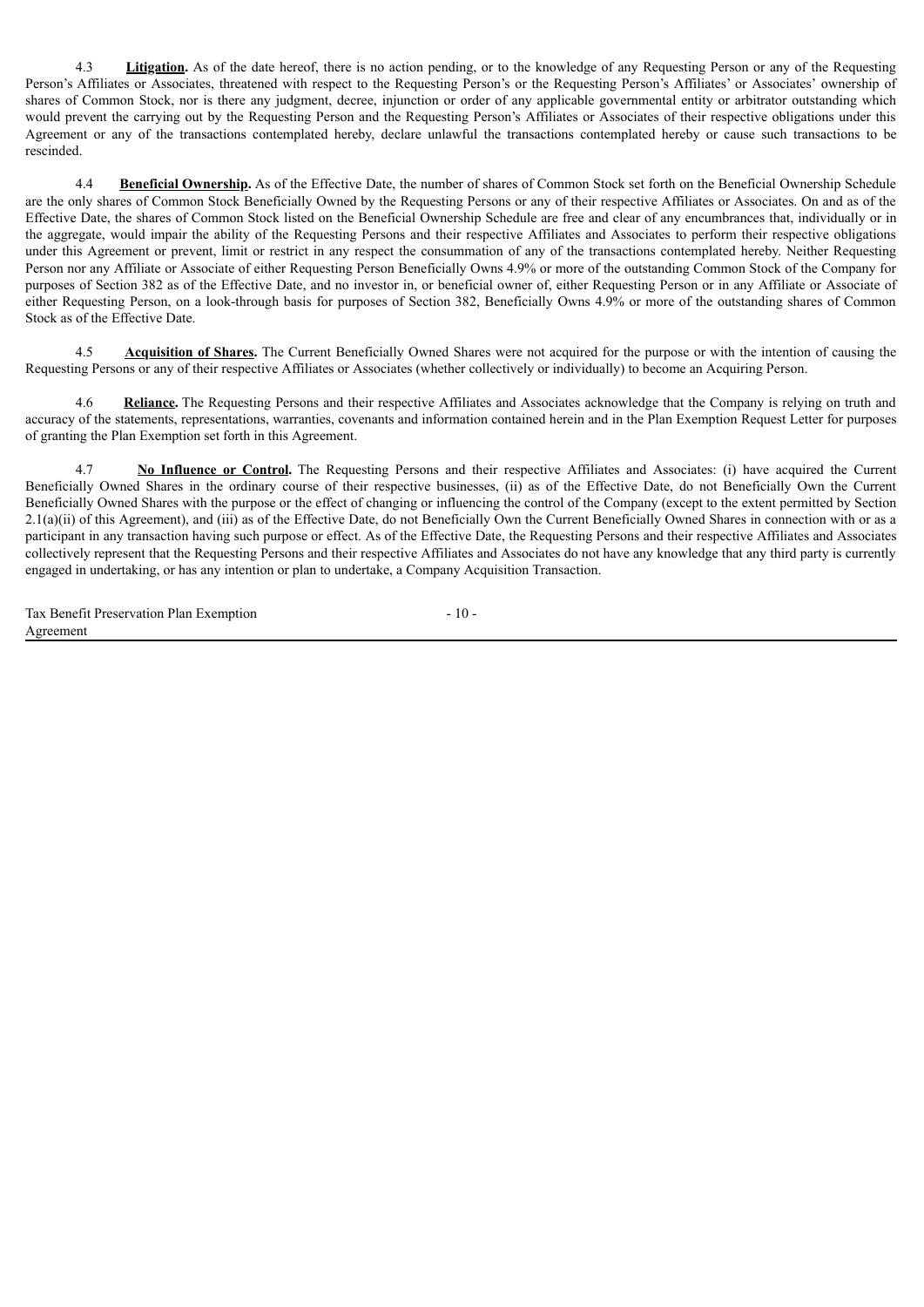#### **Article V Representations and Warranties of the Company**

The Company represents and warrants to the Requesting Persons that:

5.1 **Authority; Validity.** The Company has all requisite capacity, power and authority to enter into this Agreement and to consummate the transactions contemplated hereby. The execution and delivery of this Agreement by the Company and the consummation by the Company of the transactions contemplated hereby have been duly and validly authorized by all necessary action on the part of the Company. This Agreement has been duly executed and delivered by the Company. If this Agreement is being executed in a representative or fiduciary capacity with respect to the Company, the person signing this Agreement has full power and authority to enter into and perform this Agreement.

5.2 **Non-Contravention.** The execution, delivery and performance of this Agreement does not, and the consummation of the transactions contemplated hereby and compliance with the provisions hereof will not, (i) require the Company to obtain the consent or approval of any governmental entity, (ii) require the consent or approval of any other person pursuant to any agreement, obligation or instrument binding on the Company or its properties and assets, (iii) conflict with or violate any organizational document or law, rule, regulation, order, judgment or decree applicable to the Company or pursuant to which any of its assets are bound, or (iv) violate any other material agreement to which the Company or any of its subsidiaries is a party.

#### **Article VI Effectiveness; Termination; Survival**

6.1 **Effectiveness.** This Agreement shall become effective upon its execution by each of the Requesting Persons and the Company.

6.2 **Termination.** This Agreement, and the obligations of the Requesting Persons and their respective Affiliates and Associates hereunder, including, without limitation, the Requesting Persons' and their respective Affiliates' and Associates' obligations under Article II and Article III shall terminate: (i) at any time by written consent of the Requesting Persons and the Company, (ii) automatically upon the termination of the Plan, whether by the Board or upon its own terms, unless a substitute or successor tax benefit preservation or other stockholder rights plan is implemented, in which case this Agreement shall not terminate, and (iii) automatically without any further action by the parties hereto, at such time as the Requesting Persons and their respective Affiliates and Associates (together with their respective Affiliates and Associates) collectively Beneficially Own less than 4.9% of the thenoutstanding shares of Common Stock.

6.3 **New Exemption Agreements**. In the event that this Agreement is terminated in accordance with Section 6.2 and the Requesting Persons or any of their respective Affiliates and Associates (whether collectively or individually) are again deemed to Beneficially Own 4.9% or more of the outstanding shares of Common Stock, then, should the Board again exercise its discretionary authority under the Plan to grant the Requesting Persons or any of their respective Affiliates and Associates another Plan Exemption (which the Board is not obligated to grant), the Requesting Persons and their respective Affiliates and Associates (to the extent they Beneficially Own Shares at that time) agree (and agree to compel their respective Affiliates and Associates, as applicable) to enter into an exemption agreement with the Company on substantially the same terms as set forth herein. In addition, to the extent that the Plan is terminated (whether by the Board or upon its own terms) and replaced by a new tax benefit preservation or stockholder rights plan, then, at the request of the Company, the Requesting Persons and their respective Affiliates and Associates agree (and agree to compel their respective Affiliates and Associates, as applicable) to enter into a new exemption agreement on substantially the same terms as this Agreement should the Board again exercise its discretionary authority under a new plan to grant the Requesting Persons or any of their respective Affiliates and Associates another plan exemption (which the Board is not obligated to grant).

| Tax Benefit Preservation Plan Exemption | - 11 - |
|-----------------------------------------|--------|
| Agreement                               |        |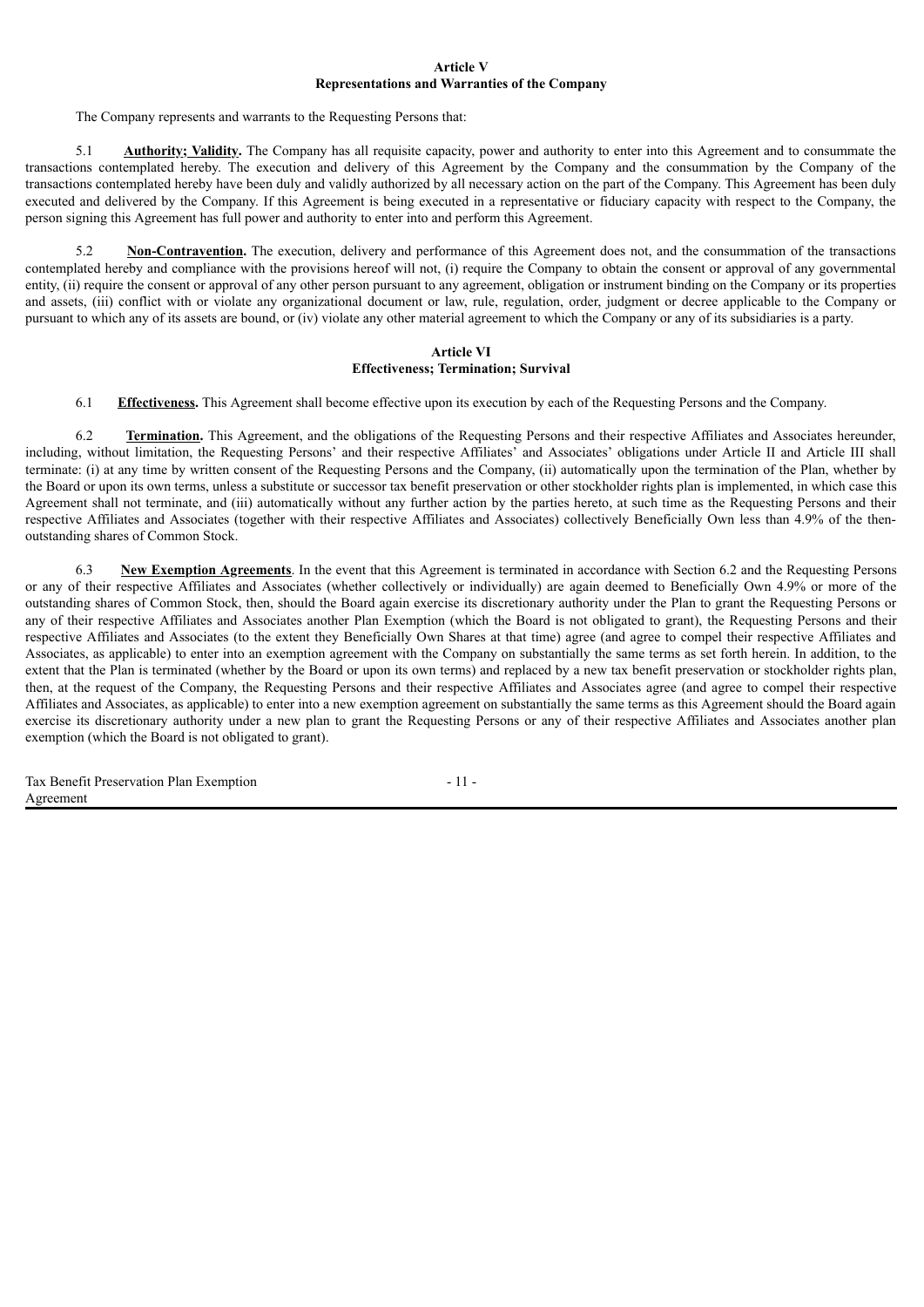6.4 **Survival.** Section 6.3 and Article VII shall survive the termination of this Agreement for any reason.

## **Article VII General Provisions**

7.1 **Entire Agreement**. This Agreement, including the Exhibits attached hereto, and the Irrevocable Proxy granted hereunder, all of which are hereby incorporated by reference, constitutes the complete and exclusive statement of agreement between the parties with respect to the subject matter hereof and supersede any and all prior negotiations, correspondence, agreements, communications, understandings, duties or obligations of any kind by and between the parties, whether written or oral, respecting the subject matter hereof. This Agreement amends and restates the Original Exemption Agreement in its entirety effective as of the Effective Date.

7.2 **Amendments and Waivers**. This Agreement may be amended, modified, superseded, or cancelled, and the terms and conditions hereof may be waived, only by a written instrument signed by the parties hereto or, in the case of a waiver, by the party waiving compliance. No delay on the part of any party in exercising any right, power, or privilege hereunder will operate as a waiver thereof, nor will any waiver on the part of any party of any right hereunder, nor any single or partial exercise of any rights hereunder, preclude any other or further exercise thereof or the exercise of any other right hereunder.

7.3 **Assignment**. No party may assign or otherwise transfer or delegate this Agreement or any of a party's rights, duties or obligations under this Agreement to another person or entity without the prior written consent of the other parties. Notwithstanding the foregoing, this Agreement may be assigned or transferred by the Company to any person or entity that succeeds the Company by operation of law or that controls, is controlled by or is under common control of the Company without the consent of the other parties. Nothing herein will prohibit or restrict a change of control of the Company or any person or entity controlling, controlled by or under common control with the Company or require the consent of the other parties to any assignment or transfer of this Agreement in connection with any change of control. This Agreement will be binding on and inure to the benefit of each party hereto and to each party's respective permitted successors and assigns.

7.4 **Notices**. Any notice required or permitted under this Agreement will be considered to be effective in the case of (i) certified mail, when sent postage prepaid and addressed to the party for whom it is intended at its address of record, three (3) days after deposit in the mail; (ii) by courier or messenger service, upon receipt by recipient as indicated on the courier's receipt; or (iii) upon receipt of an Electronic Transmission by the party that is the intended recipient of the Electronic Transmission. The record addresses, facsimile numbers of record, and electronic mail addresses of record for the parties are set forth on the signature page to this Agreement and may be changed from time to time by notice from the changing party to the other party pursuant to the provisions of this Section 7.4.

Tax Benefit Preservation Plan Exemption Agreement - 12 -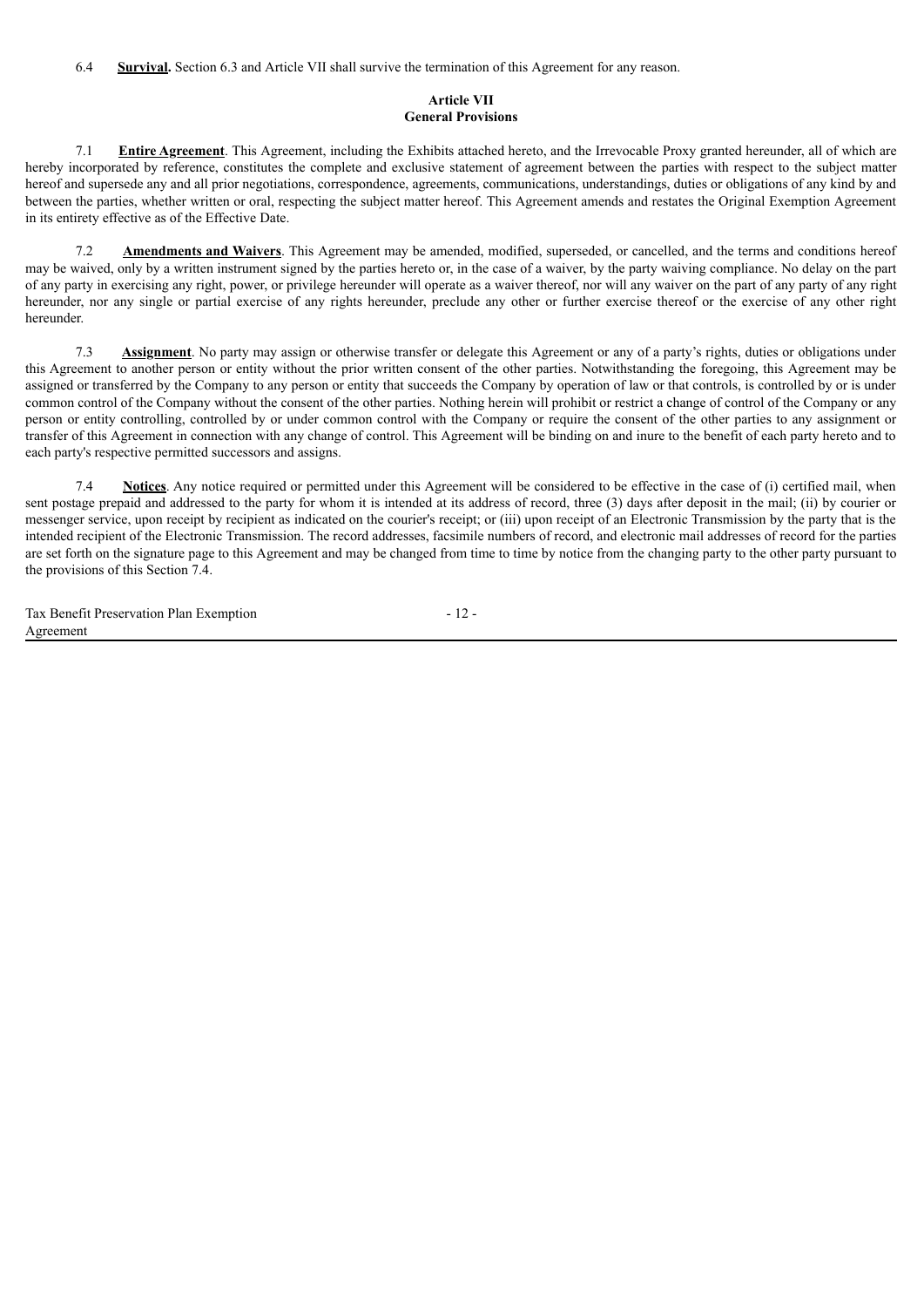7.5 **Public Disclosures.** Except as may be required, as determined in good faith by the disclosing party, by applicable law, rules, regulations or orders or the rules of any securities exchange or market, neither party will make any public statement or release concerning this Agreement or any of the transactions contemplated by this Agreement, except for such written information as has been approved in advance in writing as to form and content by the other party, which approval will not be unreasonably withheld. Notwithstanding the foregoing, neither party shall have the right to review or approve any filings or furnished disclosure or other public disclosures that the other party determines in good faith are reasonably required to be made (i) with the SEC, any other governmental agency, or any securities exchange or market or (ii) by means of a press release, website postings or other publicly available means of distribution.

7.6 **Further Assurances**. Subject to the terms of this Agreement, from time to time, the Requesting Persons and their respective Affiliates and Associates shall execute and deliver such additional documents and use commercially reasonable efforts to take, or cause to be taken, all such further actions, and to do or cause to be done, all things reasonably necessary, proper or advisable under applicable laws and regulations to consummate and make effective the transactions contemplated by this Agreement.

7.7 **Choice of Law**. This Agreement, its construction and the determination of any rights, duties or remedies of the parties arising out of or relating to this Agreement will be governed by, enforced under and construed in accordance with the laws of the State of Delaware, regardless of the laws that might otherwise govern under applicable principles of conflicts of laws of such state.

7.9 **Severability**. Each term, covenant, condition, or provision of this Agreement will be viewed as separate and distinct, and in the event that any such term, covenant, condition or provision will be deemed to be invalid or unenforceable, the arbitrator or court finding such invalidity or unenforceability will modify or reform this Agreement to give as much effect as possible to the terms and provisions of this Agreement. Any term or provision which cannot be so modified or reformed will be deleted and the remaining terms and provisions will continue in full force and effect.

7.10 **Interpretation**. Every provision of this Agreement is the result of full negotiations between the parties, both of whom have either been represented by counsel throughout or otherwise been given an opportunity to seek the aid of counsel. Each party hereto further agrees and acknowledges that it is sophisticated in legal affairs and has reviewed this Agreement in detail. Accordingly, no provision of this Agreement shall be construed in favor of or against any of the parties hereto by reason of the extent to which any such party or its counsel participated in the drafting thereof. Captions and headings of sections contained in this Agreement are for convenience only and shall not control the meaning, effect, or construction of this Agreement. Time periods used in this Agreement shall mean calendar periods unless otherwise expressly indicated.

- 13 -

| Tax Benefit Preservation Plan Exemption |  |
|-----------------------------------------|--|
| Agreement                               |  |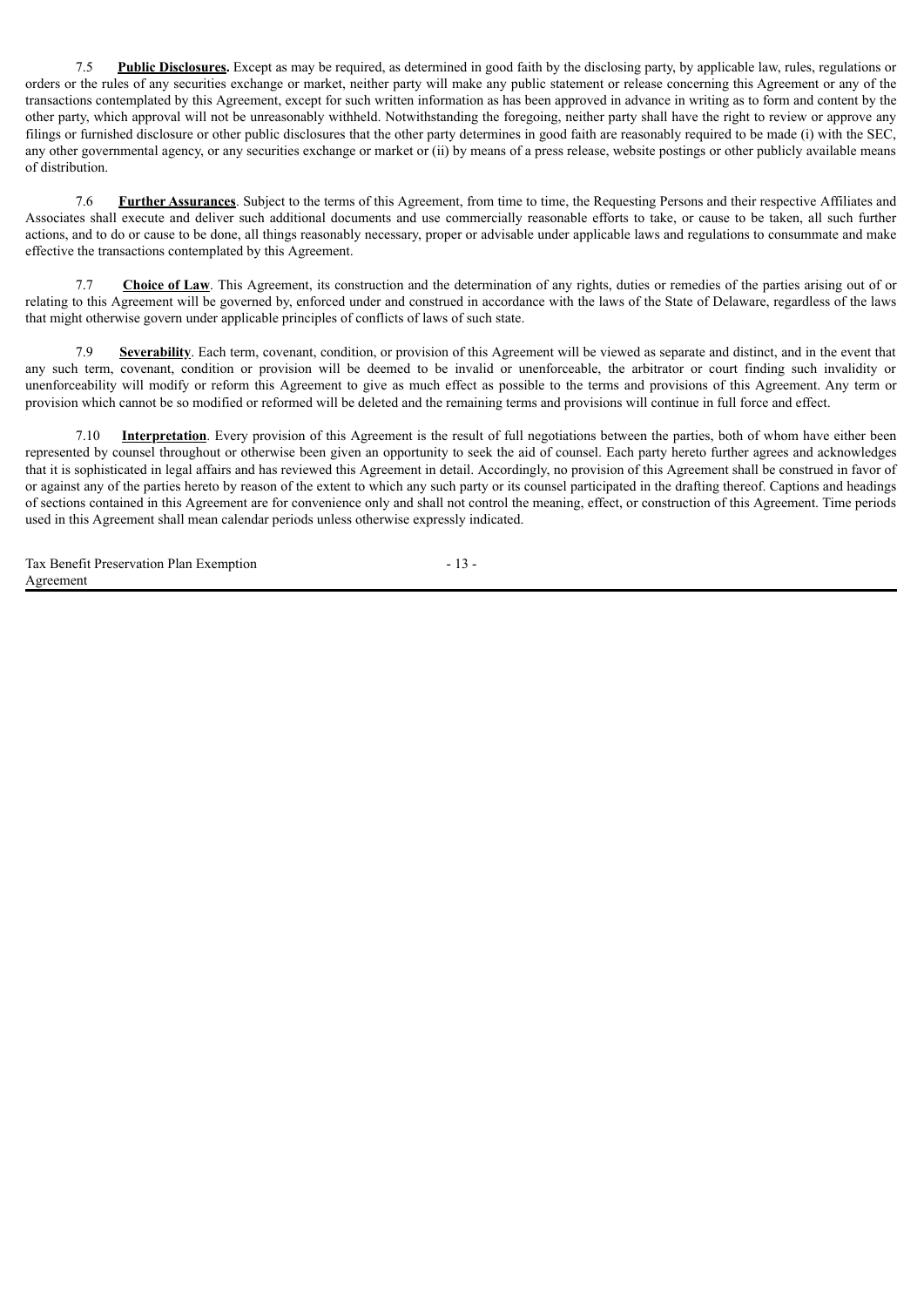#### 7.11 **Dispute Resolution, Forum**.

(a) The parties consent to and agree that any dispute or claim arising hereunder shall be submitted to binding arbitration in New Castle County, Delaware, and conducted in accordance with the Judicial Arbitration and Mediation Service ("**JAMS**") rules of practice then in effect or such other procedures as the parties may agree in writing, and the parties expressly waive any right they may otherwise have to cause any such action or preceding to be brought or tried elsewhere. The parties hereunder further agree that (i) any request for arbitration shall be made in writing and must be made within a reasonable time after the claim, dispute or other matter in question has arisen; provided however, that in no event shall the demand for arbitration be made after the date that institution of legal or equitable proceedings based on such claim, dispute, or other matter would be barred by the applicable statue(s) of limitations: (ii) the appointed arbitrator must be a former or retired judge or attorney at law with at least ten (10) years' experience in commercial matters; (iii) costs and fees of the arbitrator shall be borne by both parties equally, unless the arbitrator or arbitrators determine otherwise; (iv) depositions may be taken and other discovery may be obtained during such arbitration proceedings to the same extent as authorized in civil judicial proceedings; and (v) the award or decision of the arbitrator, which may include equitable relief, shall be final and judgment may be entered on such award in accordance with applicable law in any court having jurisdiction over the matter.

(b) TO THE EXTENT PERMITTED BY APPLICABLE LAW, EACH PARTY HEREBY KNOWINGLY, VOLUNTARILY AND INTENTIONALLY WAIVES, TO THE FULLEST EXTENT PERMITTED BY APPLICABLE LAW, THE RIGHT TO TRIAL BY JURY IN ANY LEGAL PROCEEDING ARISING OUT OF OR RELATING TO THIS AGREEMENT OR THE TRANSACTIONS CONTEMPLATED HEREBY.

(c) The parties acknowledge and agree that money damages may not be a sufficient remedy for a breach of certain provisions of the Agreement, including but not limited to Articles II and III, and accordingly, a non-breaching party may be entitled to specific performance and injunctive relief as remedies for such violation. Accordingly, notwithstanding the other provisions of this Section 7.11, the parties agree that a non-breaching party may seek relief in a court of competent jurisdiction for the purposes of seeking equitable relief hereunder, and that such remedies shall not be deemed to be exclusive remedies for a violation of the terms of the Agreement but shall be in addition to all other remedies available to the non-breaching party at law or in equity.

(d) In any action, arbitration, or other proceeding by which one party either seeks to enforce its rights under the Agreement, or seeks a declaration of any rights or obligations under the Agreement, the prevailing party will be entitled to reasonable attorneys fees, and subject to Section 7.11(a), reasonable costs and expenses incurred to resolve such dispute and to enforce any final judgment.

(e) No remedy conferred on either party by any of the specific provisions of this Agreement is intended to be exclusive of any other remedy, and each and every remedy will be cumulative and will be in addition to every other remedy given hereunder or now or hereafter existing at law or in equity or by statute or otherwise. The election of one or more remedies by a party will not constitute a waiver of the right to pursue other available remedies.

| Tax Benefit Preservation Plan Exemption |  |
|-----------------------------------------|--|
| Agreement                               |  |

$$
-14
$$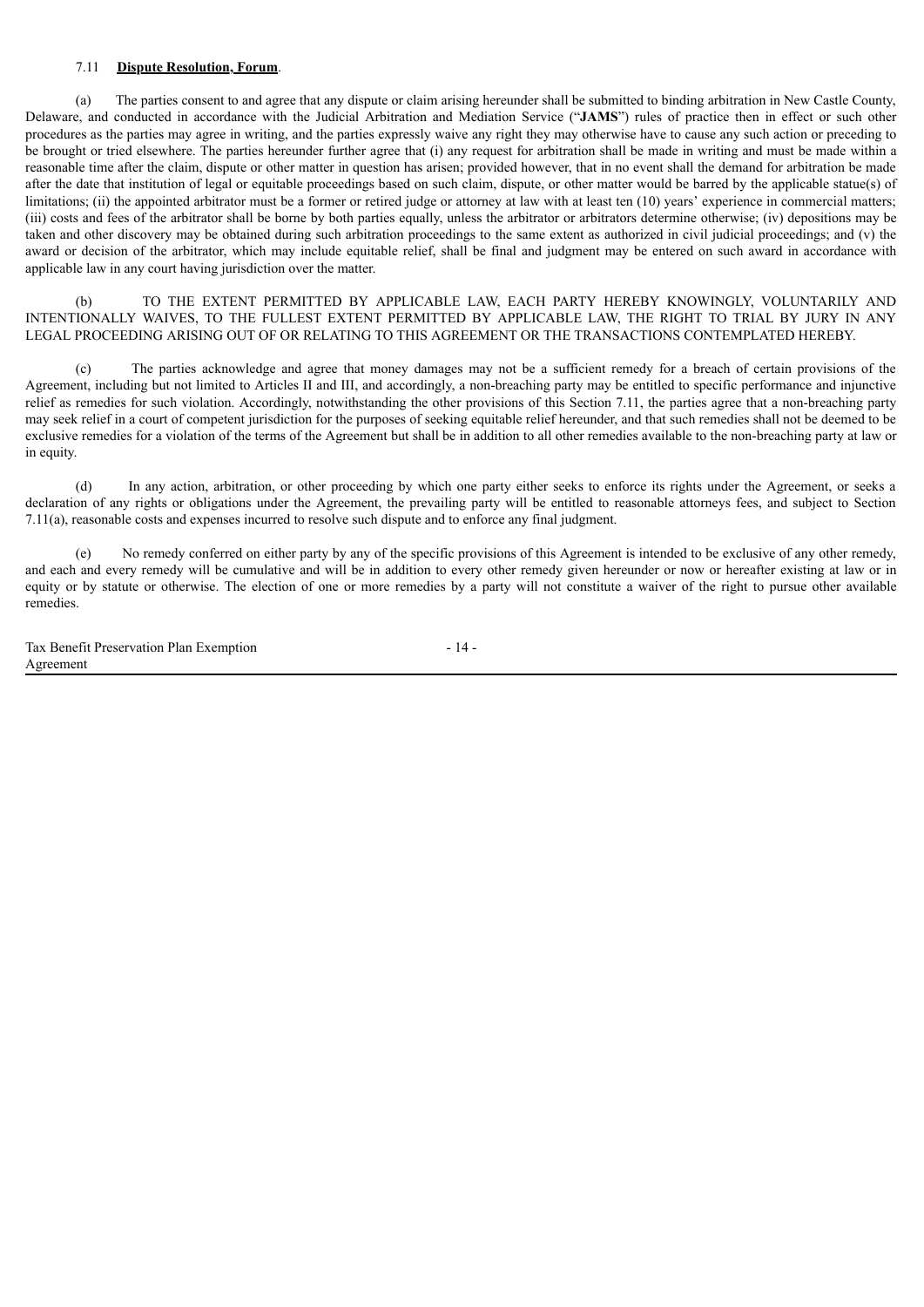7.12 **Counterparts**. This Agreement may be executed in counterparts, each of which will be deemed an original hereof and all of which together will constitute one and the same instrument.

7.13 **Facsimile, PDF or Electronic Signatures**. This Agreement may be executed by facsimile, PDF or by means of an electronic signature by either party and such signature shall be deemed binding for all purposes hereof, without delivery of an original signature being thereafter required.

# *[Remainder of Page Intentionally Left Blank; Signature Page, Schedules and Exhibits Follow]*

Tax Benefit Preservation Plan Exemption Agreement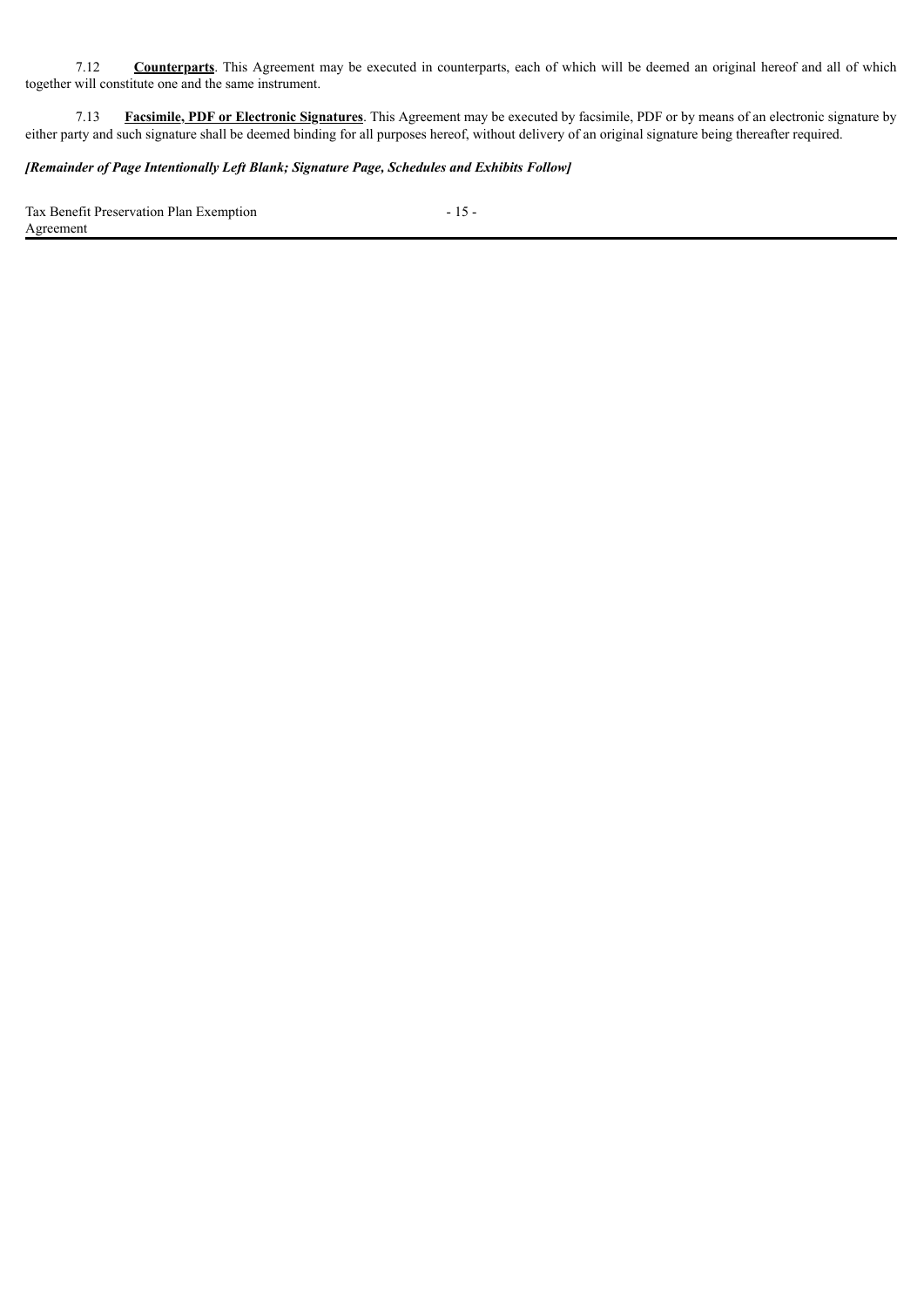**I<sup>n</sup> Witness Whereof**, the parties hereto have caused this Agreement to be executed as of the Effective Date.

#### **AutoWeb, Inc.**

By: /s/ Glenn E. Fuller

Glenn E. Fuller Executive Vice President, Chief Legal Officer and Secretary

Notice Address:

AutoWeb, Inc. 6410 Oak Canyon, Suite 250 Irvine, California 92618 Attn: Chief Legal Officer Email Address: autolegal@autoweb.com

**requesting persons**

Global Value Investment Corp.

By: /s/ JP Geygan

JP Geygan Chief Operating Officer and Senior Vice President

### **Notice Address for Requesting Persons**

Global Value Investment Corp. 1433 N. Water Street, Suite 549 Milwaukee, Wisconsin 53202 Attention: JP Geygan, Chief Operating Officer and Senior Vice President Email Address: JP.Geygan@GVI-Corp.com

Tax Benefit Preservation Plan Exemption Agreement

- 16 -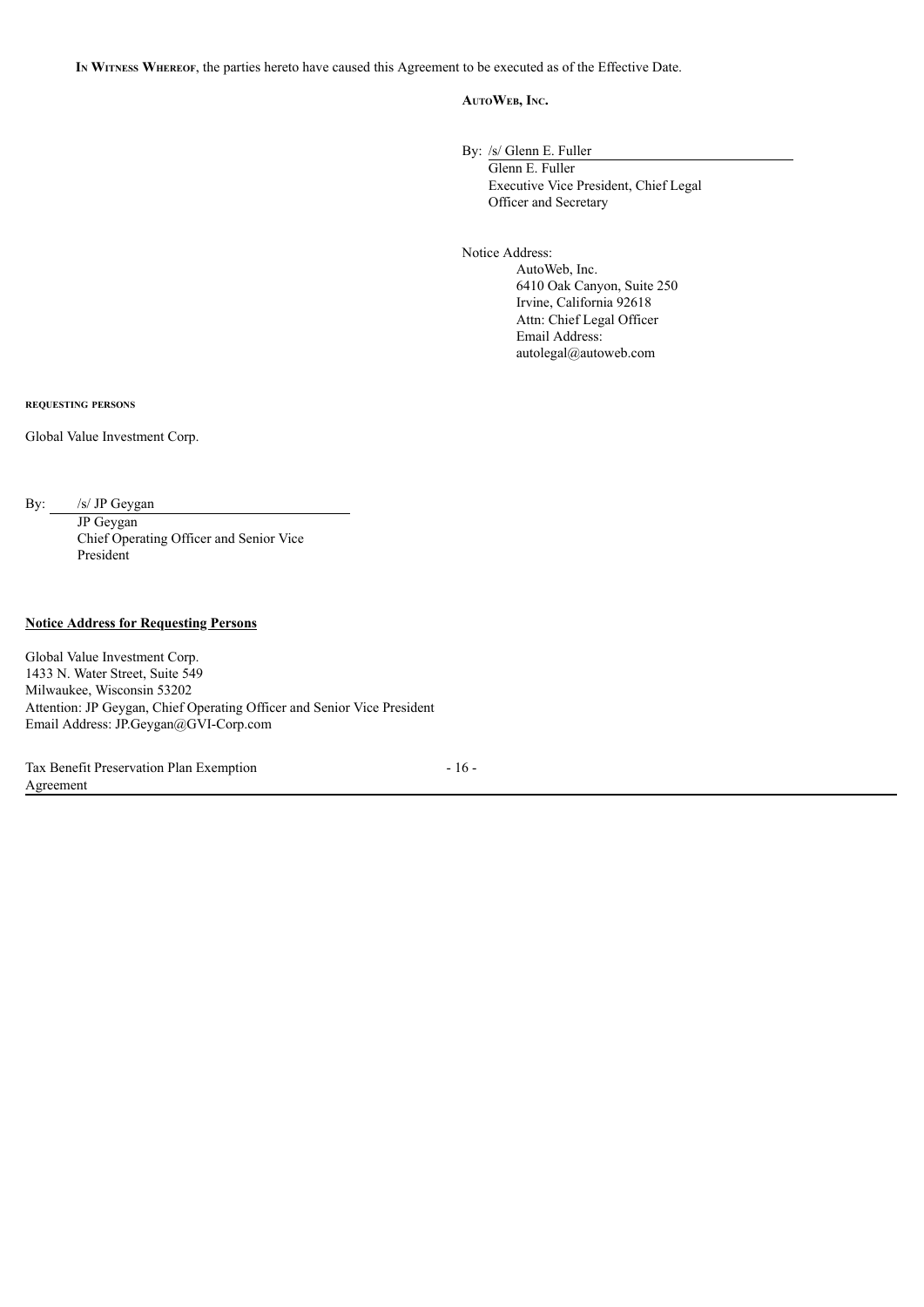#### **Exhibit A Beneficial Ownership Schedule**

| <b>Requesting Person</b>                                        |        | <b>Beneficial Ownership of Common Stock</b> |
|-----------------------------------------------------------------|--------|---------------------------------------------|
| Global Value Investment Corp., a Delaware<br>corporation        |        | 870,211                                     |
|                                                                 |        |                                             |
| Total Shares Beneficially Owned By<br><b>Requesting Persons</b> |        | 870,211                                     |
| Tax Benefit Preservation Plan Exemption<br>Agreement            | $-17-$ |                                             |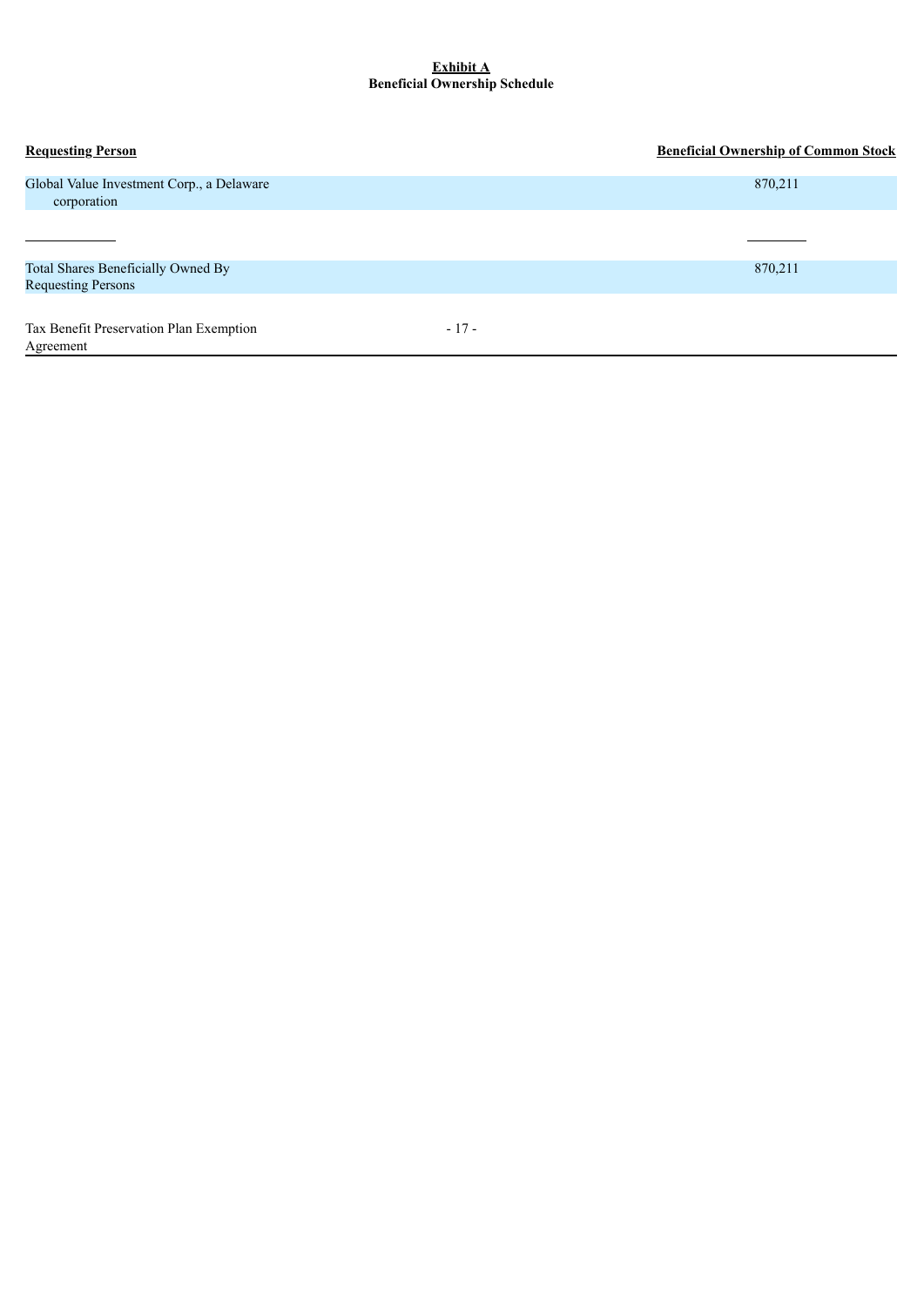#### **Exhibit B Irrevocable Proxy**

The undersigned ("**Requesting Person**") hereby irrevocably appoints and constitutes the Chief Executive Officer, Chief Financial Officer, and Chief Legal Officer (individually, a "**Proxyholder**," and collectively, the "**Proxyholders**") of AutoWeb, Inc, a Delaware corporation ("**Company**"), and each of them individually, the agents, attorneys-in-fact and proxies of the undersigned, with full power of substitution and resubstitution, to the full extent of the undersigned's rights with respect to all Exemption Shares (as defined in that certain Amended and Restated Tax Benefit Preservation Plan Exemption Agreement dated as of May 19, 2022 among the Company and the Requesting Persons ("**Plan Exemption Agreement**")) Beneficially Owned (as such term is defined in the Plan Exemption Agreement) by the Requesting Persons (including any Exemption Shares acquired by any Requesting Person on or after the date hereof and before the date this proxy terminates) to vote the Exemption Shares as follows: the Proxyholders named above, or each of them individually, are empowered at any time before termination of this proxy to exercise all voting rights of the undersigned at any meeting (whether annual or special and whether or not an adjourned or postponed meeting) of stockholders of the Company, and in any action by written consent of the stockholders of the Company, in the same proportion (for or against) as the shares of Common Stock actually voted for or against such matter by the stockholders of the Company other than the Requesting Persons and their respective Affiliates or Associates.

The proxy hereby granted by the Requesting Persons to the Proxyholders is granted as of the date of this Irrevocable Proxy in order to secure the obligations of the Requesting Persons set forth in Article III of the Plan Exemption Agreement and is irrevocable in accordance with subdivision (e) of Section 212 of the Delaware General Corporation Law.

This Irrevocable Proxy will terminate upon the termination of the Plan Exemption Agreement in accordance with its terms. The authority of a Proxyholder to continue to act as a Proxyholder under this Irrevocable Proxy will terminate if the Proxyholder ceases to be an officer or employee of the Company. This Irrevocable Proxy may not be transferred by any Proxyholder or assumed by any person without the express prior written consent of the undersigned. The Requesting Persons acknowledge that the foregoing provisions of this paragraph shall not preclude or require the Requesting Persons' consent for the substitution or resubstitution of a new Proxyholder who is also an officer and/or employee of the Company.

Except as contemplated or permitted by the Plan Exemption Agreement, upon the execution hereof, all prior proxies given by the undersigned with respect to the Exemption Shares are hereby revoked and no subsequent proxies regarding the Exemption Shares will be given until such time as this Irrevocable Proxy shall be terminated in accordance with its terms. Any obligation of the undersigned hereunder shall be binding upon the successors and assigns of the undersigned.

This Irrevocable Proxy is irrevocable (to the fullest extent permitted by law) and shall survive the insolvency, incapacity, death, liquidation or dissolution of the undersigned.

Dated: May 19, 2022

*[Note that a separate Irrevocable Proxy will be prepared for each Requesting Person]*

Tax Benefit Preservation Plan Exemption Agreement

 $\mathcal{L}_\text{max}$ 

 $-18 -$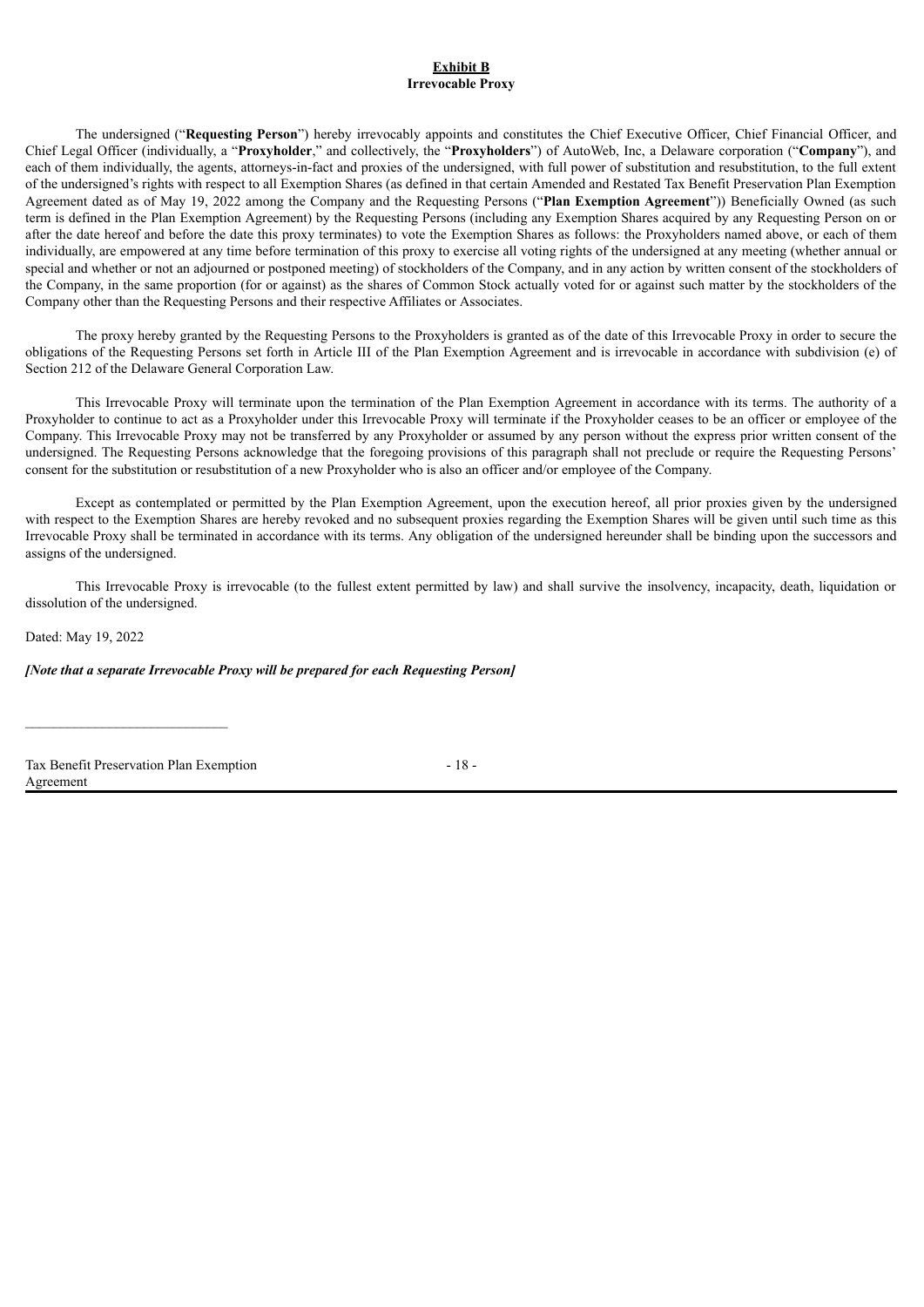#### **Exhibit C Plan Exemption Request Letter [Attached]**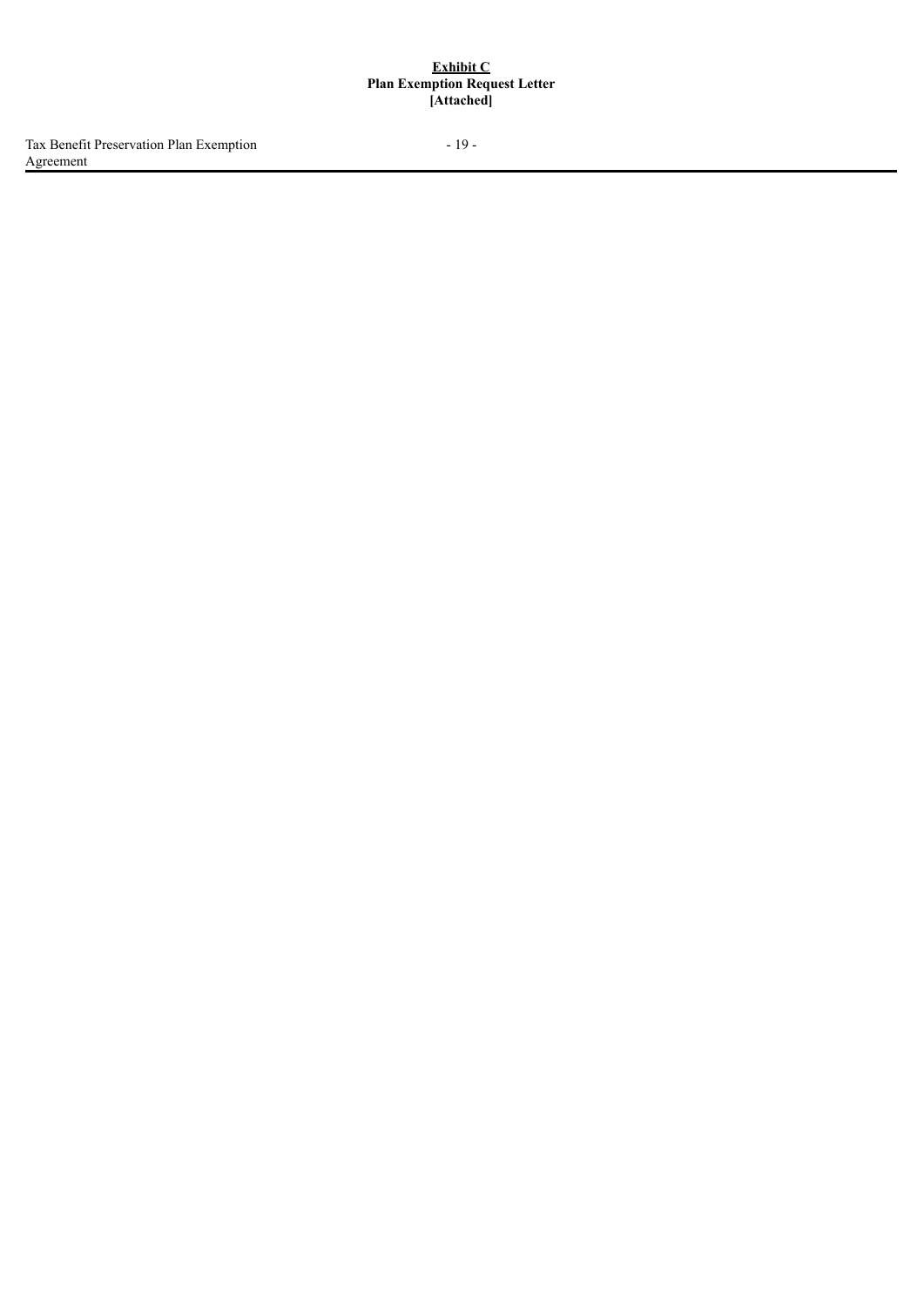# **BY ELECTRONIC MAIL**

AutoWeb, Inc. 400 North Ashley Drive, Suite 300 Tampa, Florida, 33602 Attention: Corporate Secretary

#### **Re: Exemption Request Pursuant to Section 30 of AutoWeb, Inc.'s Tax Benefit Preservation Plan**

#### To Whom It May Concern:

Global Value Investment Corp. ("GVIC") is a value-oriented investment research and advisory firm located in Milwaukee, Wisconsin. GVIC, on behalf of its clients, has maintained a long equity position in AutoWeb, Inc. ("AutoWeb" or the "Company") since late 2017.

GVIC (the "Requesting Person") beneficially owns 870,211 shares of the Company's common stock, par value \$0.001 per share (the "Common Stock), representing approximately 6.46% of the Common Stock outstanding. Pursuant to Section 30 of the Tax Benefit Preservation Plan between the Company and Computershare Trust Company, N.A., dated May 26, 2010, as amended on April 14, 2014, April 13, 2017, and March 31, 2020 (the "Plan"), GVIC hereby submits an Exemption Request (as defined in the Plan) as a Requesting Person.

Below please find the information required to be provided by and with respect to the Requesting Person pursuant to Section 30 of the Plan:

- · *The Name and Address of the Requesting Person:* Global Value Investment Corp., 1433 N. Water Street, Suite 400, Milwaukee, WI 53202.
- The Number and Percentage of Shares of Common Stock then Beneficially Owned by the Requesting Person. Together with All Affiliates and *Associates of the Requesting Person:* As of the date hereof, GVIC, together with its affiliates and associates, beneficially owns 870,211 shares of the Common Stock.
- A Reasonably Detailed Description of the Transaction or Transactions by which the Requesting Person would Propose to Acquire Beneficial Ownership of Common Stock, such that the Requesting Person would Otherwise Become an Acquiring Person: GVIC proposes to acquire beneficial ownership of Common Stock from time to time, up to the Threshold (defined below), through open-market purchases of Common Stock.